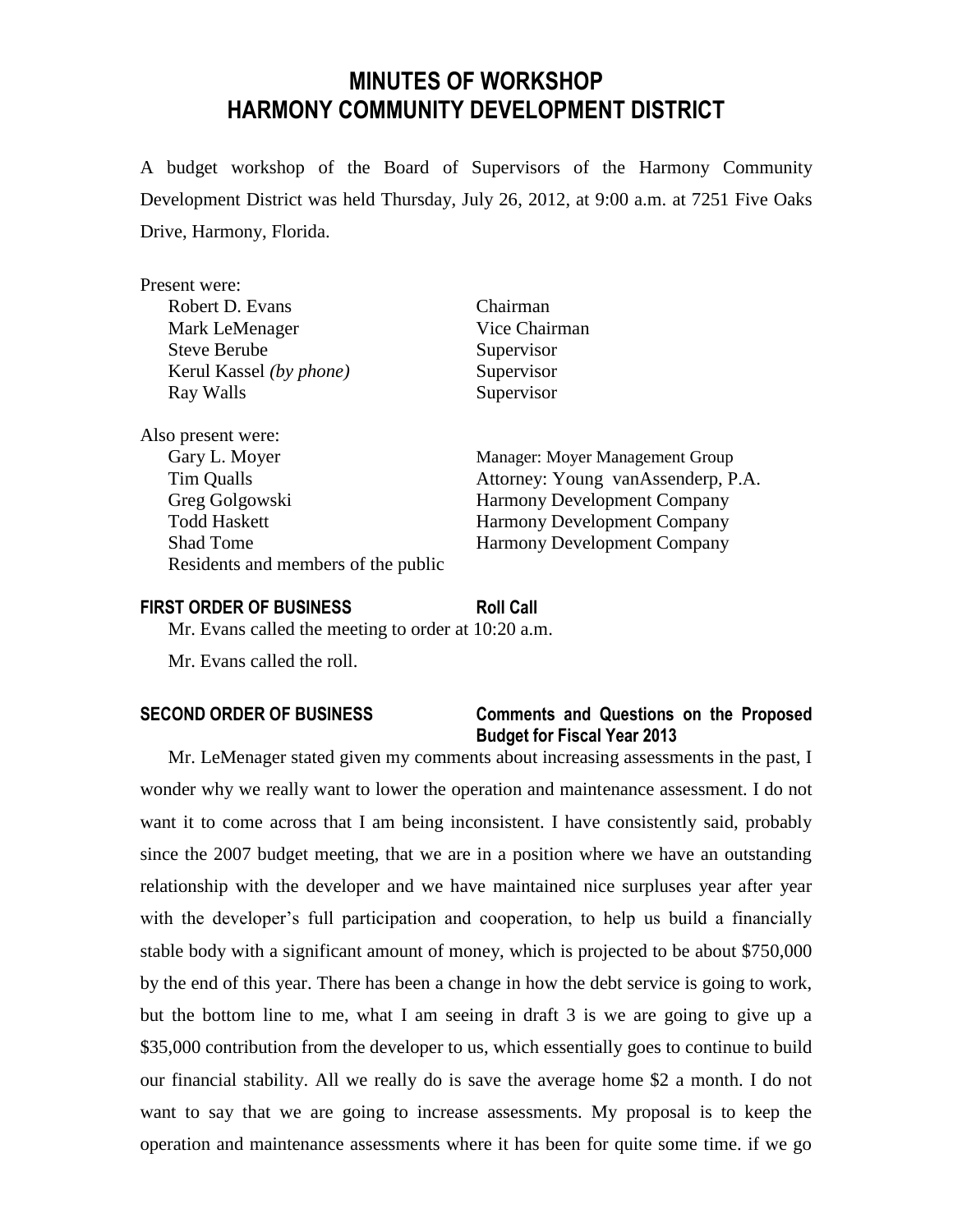back to fiscal year 2008, that is when we started collecting just over \$1.5 million in operation and maintenance assessments. We have held that constant for five years. I would argue that we want to keep that at a constant level. I tried this argument on my wife, and she ended up agreeing with me. If we lower the assessments by an average of \$2 per month for the home owners, the price for that is giving up \$35,000 from the developer. To the extent the developer says they prefer staying level, as well, that is a different issue. I have discussed this at budget meetings since before I was on this Board, and the response from the developer has been that they are more than happy with the way things are going. My overall view is, I prefer to keep the operation and maintenance amounts unchanged.

Mr. Walls stated I indicated my support for decreasing the operation and maintenance assessment at the last meeting because we are increasing the debt service assessment. The intent is to keep the overall fees the same amount.

Mr. Moyer stated that is correct.

Mr. Walls stated I think that is a good thing because otherwise, the assessments are increasing for everyone. Mr. LeMenager is correct that it is a small savings for each residential property, but when you include the debt assessment, it would be an increase of more than \$2 per month.

Mr. LeMenager stated no, it would not.

Mr. Walls stated I am proud that we can lower operation and maintenance assessments and still present a great budget. We do that because of the work that staff and everyone provides, looking for ways to save money and to cut costs. I am looking at this budget that staff presented, and I have some minor comments, nothing major. I think it is a good budget. I think it gets everything done that we need to accomplish. It still puts money away. We will have more money in reserves next year than we have this year, if everything goes as planned, even with the reduced operation and maintenance assessment for next year. We are saving money on the landscaping contract. We are saving money on the aquatic plant maintenance contract. I think we should return that to the people. Whether it is the residents or whether we are losing out on \$35,000 from the developer. I try to look at it as landowners, not that we are missing out on a payment from the developer. The developer is assessed in the same manner as all the landowners, based on the amount of land that they own. If they receive a bigger dollar savings because they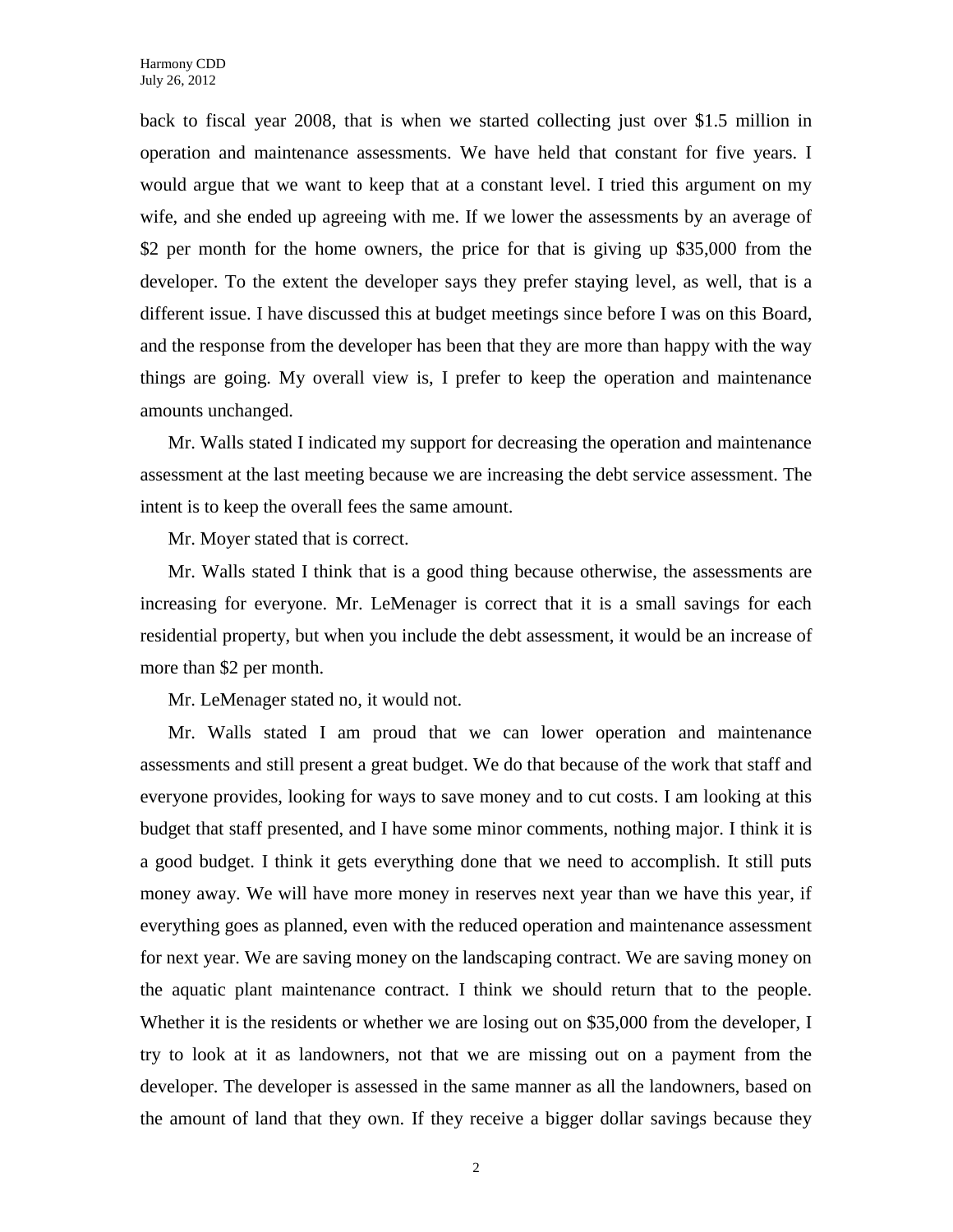own more land, so be it. I do not think we should put priority on receiving money from one group or another or try to get more money from one group or another. All that to say, I like the fact that we can lower the operation and maintenance assessment and keep the total assessment level with what we charged this year, having an increase in the debt service assessment, and still put forth a good budget.

Mr. Berube stated I cannot disagree with anything Mr. Walls mentioned, but I go along with what Mr. LeMenager said, and I lean more strongly toward Mr. LeMenager's viewpoint. As a matter of fact, everyone knows that earlier this year, I proposed that we increase the operation and maintenance assessment by 1%. The background to that was largely the same argument Mr. LeMenager mentioned. If we increase the assessment by 1%, we add \$42,000 to the budget, of which \$26,000 is from the developer and \$15,000 from the residents. It seemed like good math to me. I am not in favor of lowering the operation and maintenance assessment. I have backed off my desire to increase the overall fee, even though not many people complained when Mr. LeMenager posted his position. Very few people were against it.

Mr. LeMenager stated no one opposed it, and in fact, several people said they would be willing to pay the fee.

Mr. Evans stated anytime a Supervisor takes a position, whether there is benefit to one landowner over another class of landowners, it is a breach of their oath. If this Board takes a position in a budget matter or any other economic matter, by which they place one class of landowners at a disadvantage for the benefit of others, that is a breach of the oath. This goes to the point that all landowners are looked at through the same view. I caution you how you take this approach. If you say that you are going to assess the home owners just a few dollars so that you can receive a massive benefit from a landowner that owes a lot of money, then it is not a balance. You are not looking at it impartially. Your motives are different than saying our objective is to keep the assessment level as low as we possibly can to satisfy our obligations, as Mr. Walls so eloquently stated. Our objective that we are very proud of is to monitor our expenditures for everyone and not to raise them just a little bit on the individual lot owners so that we can generate an additional amount of revenue from a large landowner.

Mr. Qualls stated that is correct. In order for the liens against the property to be first liens and to pass the lienability test, you cannot look at who owns the property. You have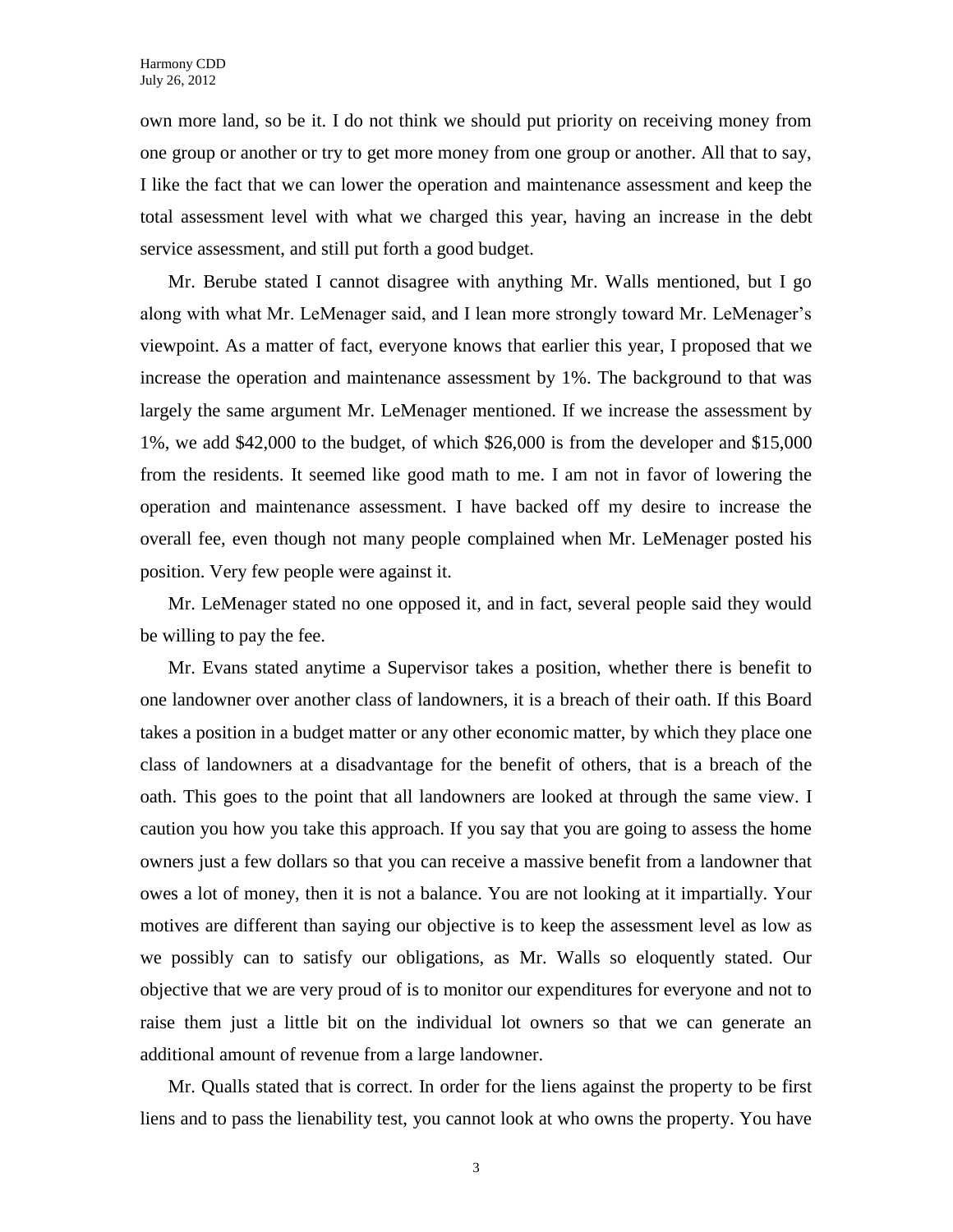to look at the special and peculiar benefits flowing to the property. The landowner should be irrelevant. It should be the benefits flowing to the property itself.

Mr. Evans stated that is a very narrow scope of authority that we have. I have heard comments for years between the home owners versus the developers, like they are some sort of class warfare element going on here. We cannot do that. You have to look purely as landowners through the same set of glasses and for the same objective. You cannot make decisions about making a lot of improvements because the developer is paying 70% of the cost.

Mr. Berube stated my thought was not to give an advantage or a disadvantage to any particular party. It was just a matter of acknowledging how the math works. The math is fixed, and that is just the way it is. Mr. Evans is absolutely right that if we are looking that way, then we need to rethink that process.

Mr. Evans stated perception goes a long way. We cannot start making distinct designations and clarifications between the home owners and the developer. They are all landowners in the eyes of the District. They all pay their assessments based on the calculations in the assessment methodology, and they should all be treated equally, no matter what. That is why we are here. If we start getting outside of that, then we are in breach of our obligations. All it takes is for one complaint to be filed with the State, and it will trigger an investigation where they will go through all the minutes of all meetings, and they will start looking at who said what. It may rise to the level of having to remove a Supervisor from this Board. I caution you to make sure you look at all landowners being the same.

Mr. Berube stated that is a good point that I had not thought about.

Mr. LeMenager stated I am in agreement with Mr. Evans's comments.

Mr. Berube stated the math is fixed, but we need to consider what Mr. Evans said about penalizing one landowner.

Mr. LeMenager stated I do not know that we are penalizing anyone. Everyone pays the same rates. In terms of the rates, I think perhaps our discussion is more on a pragmatic basis as opposed to the reality of who pays the money, not trying to single out one group. I do think Mr. Evans makes a fairly good point.

Mr. Evans asked do we want to discuss the budget by line items?

Mr. Walls stated we did that last year, and I think it worked pretty well.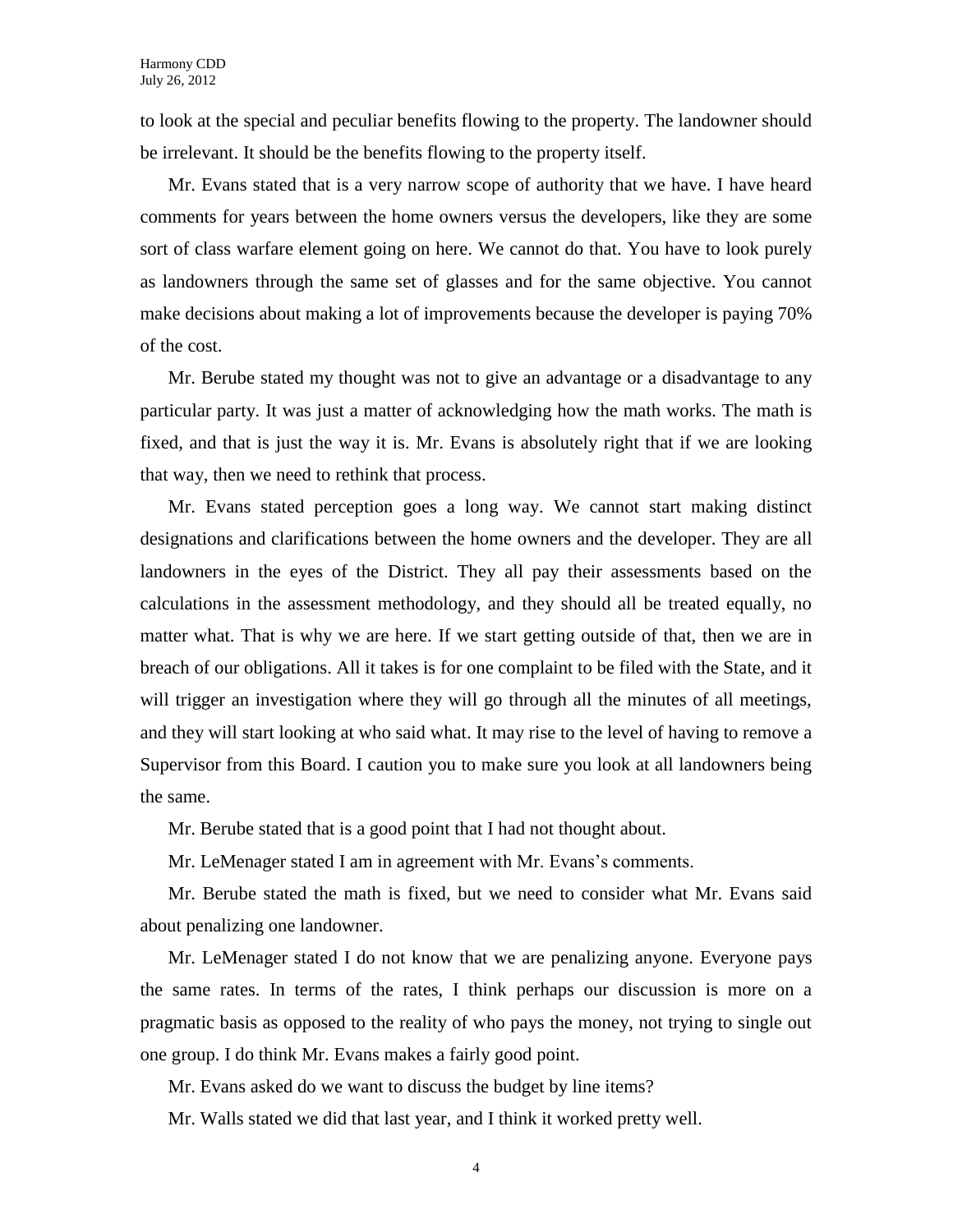Mr. Evans stated I have to compliment the Board as well as Mr. Moyer and his staff. The line items in this budget have been enhanced and improved every year, which makes it easy to follow and manage the expenditures. That helps when it comes to a budget workshop.

Ms. Kassel asked which line item would be affected by the discussion last month from Mr. Haskett and Mr. Berube about the possibility of bringing in a firm to provide pool attendants to oversee the use of the pools? Would that be field services or professional services? I do not see that item reflected in the budget, so I do not know what line item it should be in, if you want to mention it as we get to the appropriate line item.

Mr. Berube stated we have not had a presentation on that yet.

Mr. LeMenager stated before we get into the individual line items, we have had two Supervisors argue about keeping the operation and maintenance assessment at the same level as this year's level. I think we have heard from two who are not in favor of keeping it at the same level. What is Ms. Kassel's position on that?

Ms. Kassel stated my position in the end will largely depend on how these numbers fall out as we continue to discuss them.

Mr. Evans stated we will go through the budget, line item by line item. As we get to one that needs more time for discussion, we will discuss it in more detail.

Mr. Walls stated I think I made this comment last year on discounts, and I am not advocating that we change it, but discounts are conservatively budgeted. Generally we are 10,000 or \$15,000 ahead on that line item just because of the way the discounts fall out.

Mr. Evans stated that is correct. We are obligated to use the standard discount percentage of 4%.

Mr. Moyer stated we assume that everyone will pay early to take advantage of the full discount.

Mr. Walls stated I just want to make sure everyone is aware of that, and it is usually an extra source of revenue for us.

Mr. Berube stated I believe we consistently gain on that line item.

Mr. LeMenager stated that is driven by the bad economy and all the foreclosures we had, so hopefully you will see more and more people taking advantage of the discounts.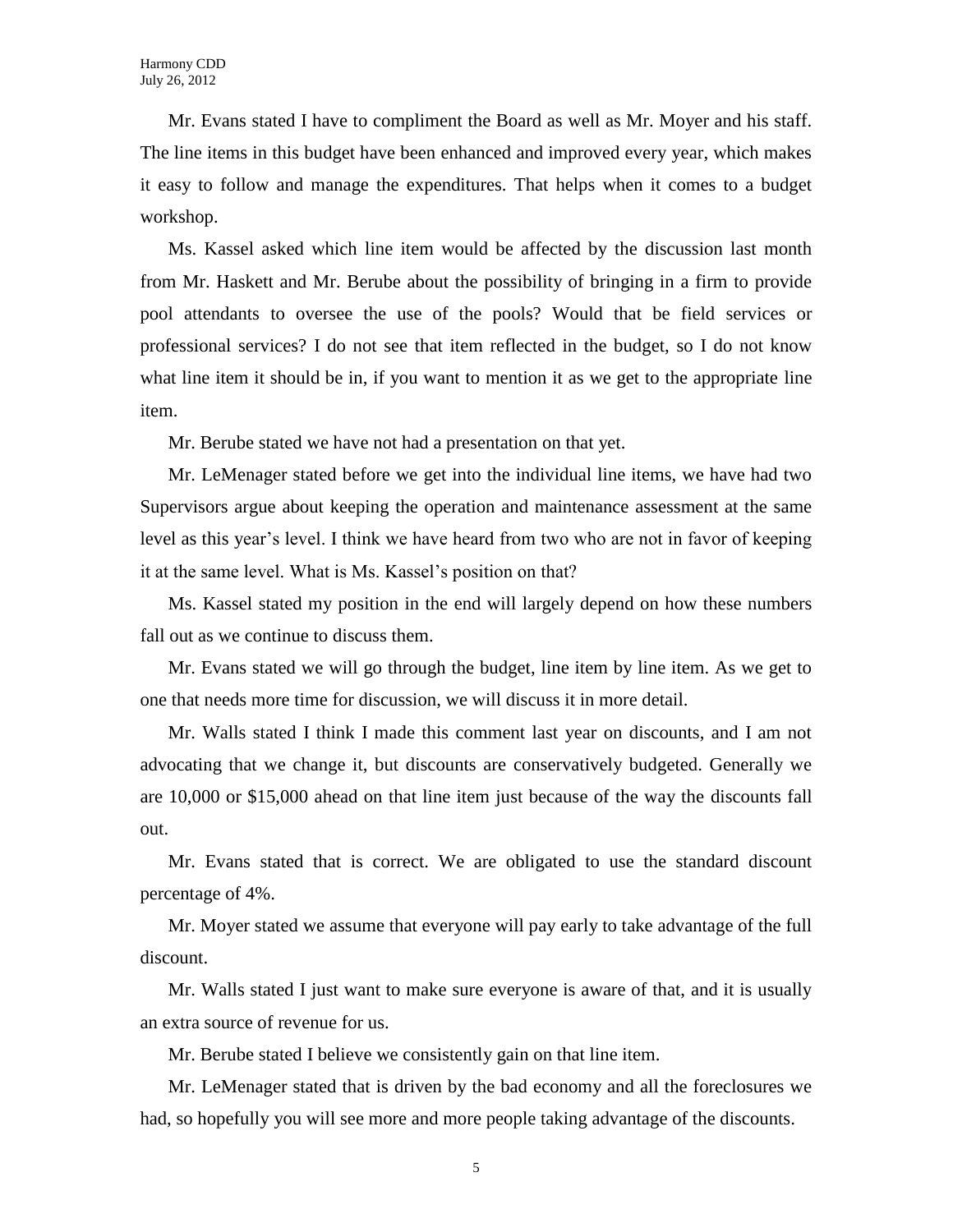Ms. Kassel stated which results in less of an advantage on the budget.

Mr. LeMenager stated that is correct; we will collect less of the money from tax certificate sales and more of the money from real taxpayers.

#### **A. Administrative Expenditures**

- 1. Payroll—Board of Supervisors: *Nothing changed on this line item.*
- 2. FICA Taxes: *Nothing changed on this line item.*
- 3. Professional Services—Arbitrage Rebate: *Nothing changed on this line item.*
- 4. Professional Services—Dissemination Agent: *Nothing changed on this line item.*
- 5. Professional Services—Engineering: *This item was reduced to \$5,000.*

Mr. Evans stated the budget for the engineer is \$11,000. I do not know that we have a lot lined up for civil engineering.

Ms. Kassel stated the Lakeshore Park project will be costly.

Mr. Berube stated that has already been accounted for.

Ms. Kassel asked so all of the costs for engineering are being funneled through the developer, and we will not incur any expense on that on our own?

Mr. Evans stated as a point of clarification, the improvements that will be made to Lakeshore Park will be covered under the capital projects fund since we need to use up the balance of the funds in that account so we can close it out.

Ms. Kassel stated so everything we would pay the engineer would come out of the capital projects funds.

Mr. Evans stated if there are any projects outside of the Lakeshore Park project, which is about \$115,000 to \$120,000 where we are contributing about \$62,000 toward, if the Board elects to do any other special projects, such as an analysis on reserves as far as deterioration of existing facilities and potential repairs, that would come under engineering. If we asked him to do an assessment on the drainage system or things of that nature, that would come from the engineering line item.

Ms. Kassel stated we did not actually discuss this project at this meeting. The budget line item is more than double what we spent this year.

Mr. Evans stated that is my point. Do we feel we need \$11,000? I do not see any kind of major improvements on the horizon that would require the expenditure of \$11,000.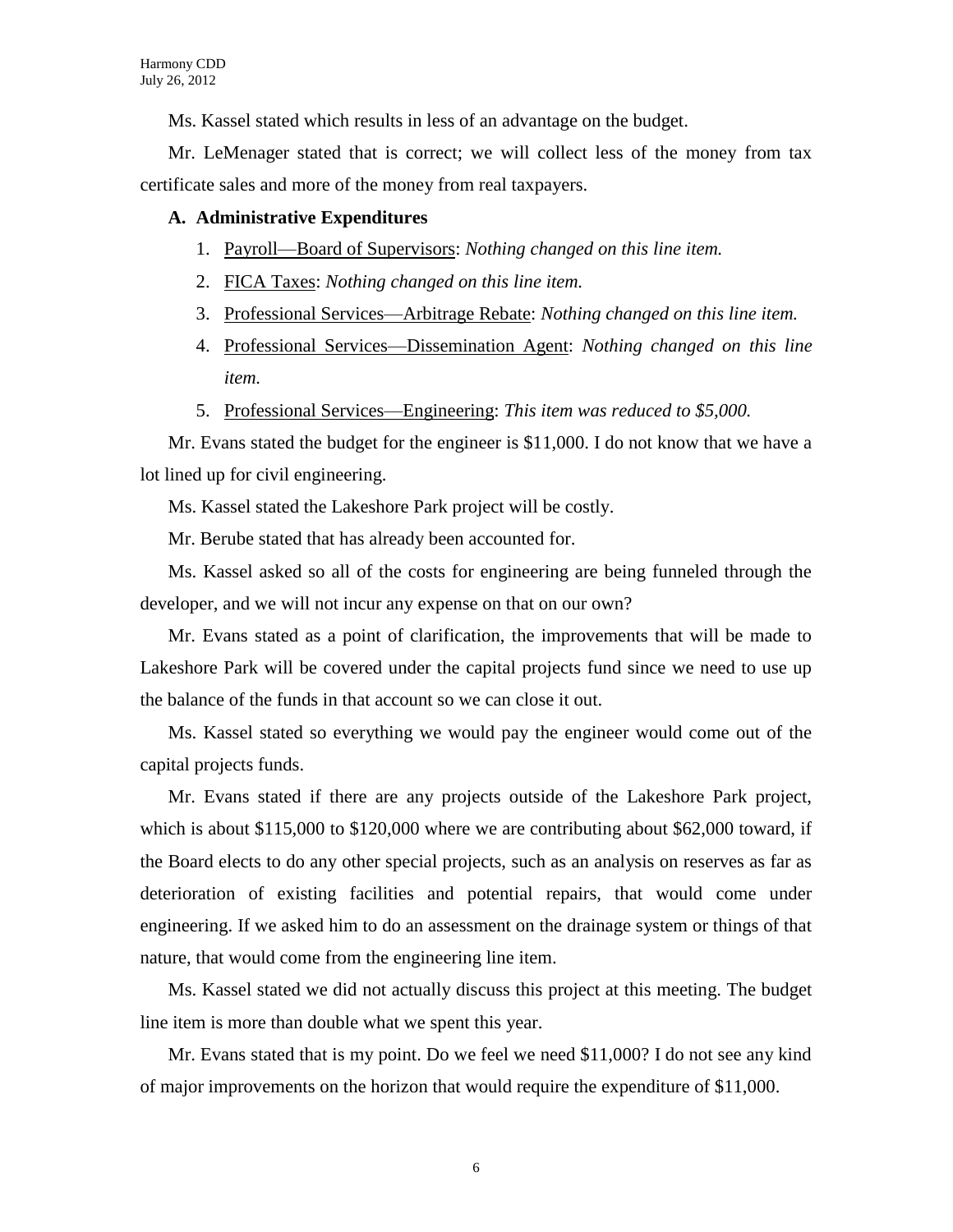Mr. LeMenager stated the last time we spent a significant amount of money was 2010 when we spent \$20,000. In 2011, we spent \$7,600, and this year, we will probably spend around \$5,000. Clearly, as the community is more established, are there any major infrastructure projects coming up? That is when we are going to need engineering.

Mr. Berube stated we need to be careful with some of that, because the community is aging.

Mr. LeMenager stated I agree.

Mr. Berube stated as things age, they get more expensive to maintain and repair.

Ms. Kassel stated we could reduce it to \$8,000.

Mr. Berube stated I was thinking about \$7,500.

Mr. Evans stated I was going to suggest \$5,000.

Mr. Walls stated \$5,000 sounds fine. To that point, I know Mr. Boyd had an invoice in this month's agenda package, and I do not remember if any of that included the Lakeshore Park project or not.

Ms. Kassel stated it did.

Mr. Evans stated I think it was the plat.

Ms. Kassel stated there were three things on the invoice. One was for attending the meeting, one was for the plat, and I think one was a Lakeshore Park item, perhaps in preparation or something.

Mr. Qualls stated he updated the engineer's report.

Mr. Evans stated he validated our ability to use the funds from the 2004 capital improvement fund.

Mr. Walls stated that may not be considered work on the actual project.

Mr. Moyer stated that is correct. He did that on our behalf.

6. Professional Services—Legal Services: *Nothing changed on this item.*

Mr. Evans stated this is tied directly to every time we call Mr. Qualls to ask questions and request him to render legal opinions for things.

Mr. Qualls stated I serve at the pleasure of the Board.

Mr. LeMenager stated I think we should make it \$30,000. Let us be realistic about what we have been spending year after year: \$23,000, \$34,000, \$40,000, \$20,000, \$21,000, \$27,000, and this year \$32,000.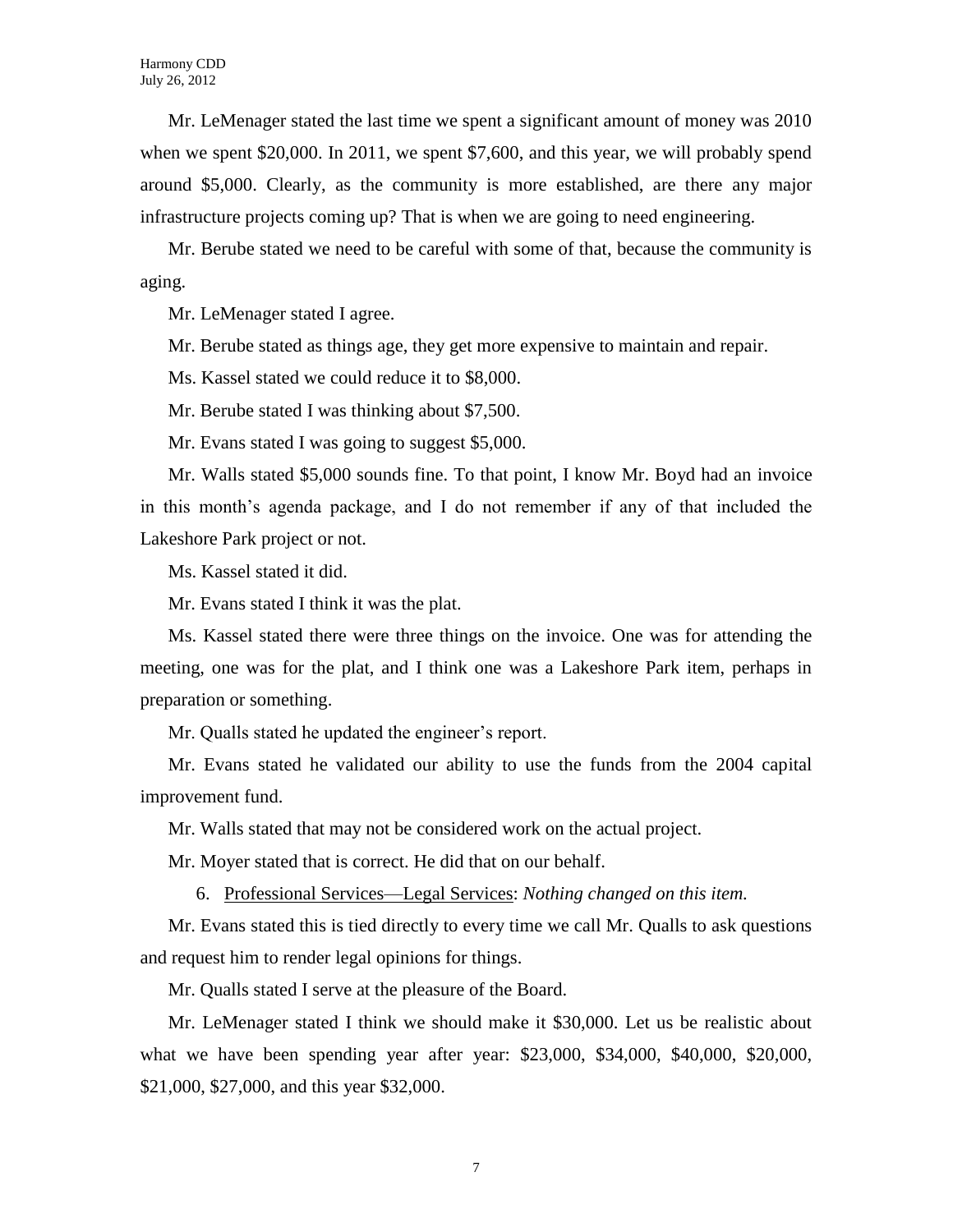Mr. Walls stated I think the amount for this year includes the 2005 assessment issue, which I consider an extraordinary cost.

Mr. Berube stated that was \$9,000 for that item.

Mr. Walls stated I like the budget figure of \$25,000 that has been presented.

Mr. Berube stated if you reduce this year's expenditures by \$9,000, that brings the projection to \$23,000, which is in line with the proposed budget figure. I am fine leaving it at \$25,000.

## 7. Professional Services—Management Consulting Services: *Nothing changed on this item.*

Mr. Evans asked does this include the amount projected for additional staff?

Mr. Moyer stated no, that is included under field payroll. This is just for me, Ms. Brenda Burgess, and Severn Trent accounting, clerking and reporting.

Mr. Evans asked does that take into effect any of the credits?

Mr. Moyer stated no. I thought we decided to leave the budget where it is, but you will then run a \$13,000 surplus at the end of next year because we will continue to bill monthly at a lesser amount. My preference is not to lower the budget figure because next year, you will go back to the \$55,000 figure.

Mr. Evans stated as long as we are all cognizant of those details. We can leave that as it is.

Mr. Berube asked does everyone recognize there is a 3.5% increase built into that line item?

Mr. Moyer stated no, there is no increase in that line item. That is for salaries under field management, but not for management consulting.

Mr. Berube stated I noticed 3.5% is included in the narrative. That is not for the entire Severn Trent package?

Mr. Moyer stated no.

Mr. Berube asked Severn Trent's management consulting fee is staying flat?

Mr. Moyer stated that is correct.

Ms. Kassel stated if you look at the adopted budget for fiscal year 2012 and the proposed budget for fiscal year 2013, they are the same number.

8. Professional Services—Property Appraiser: *Nothing changed on this item.*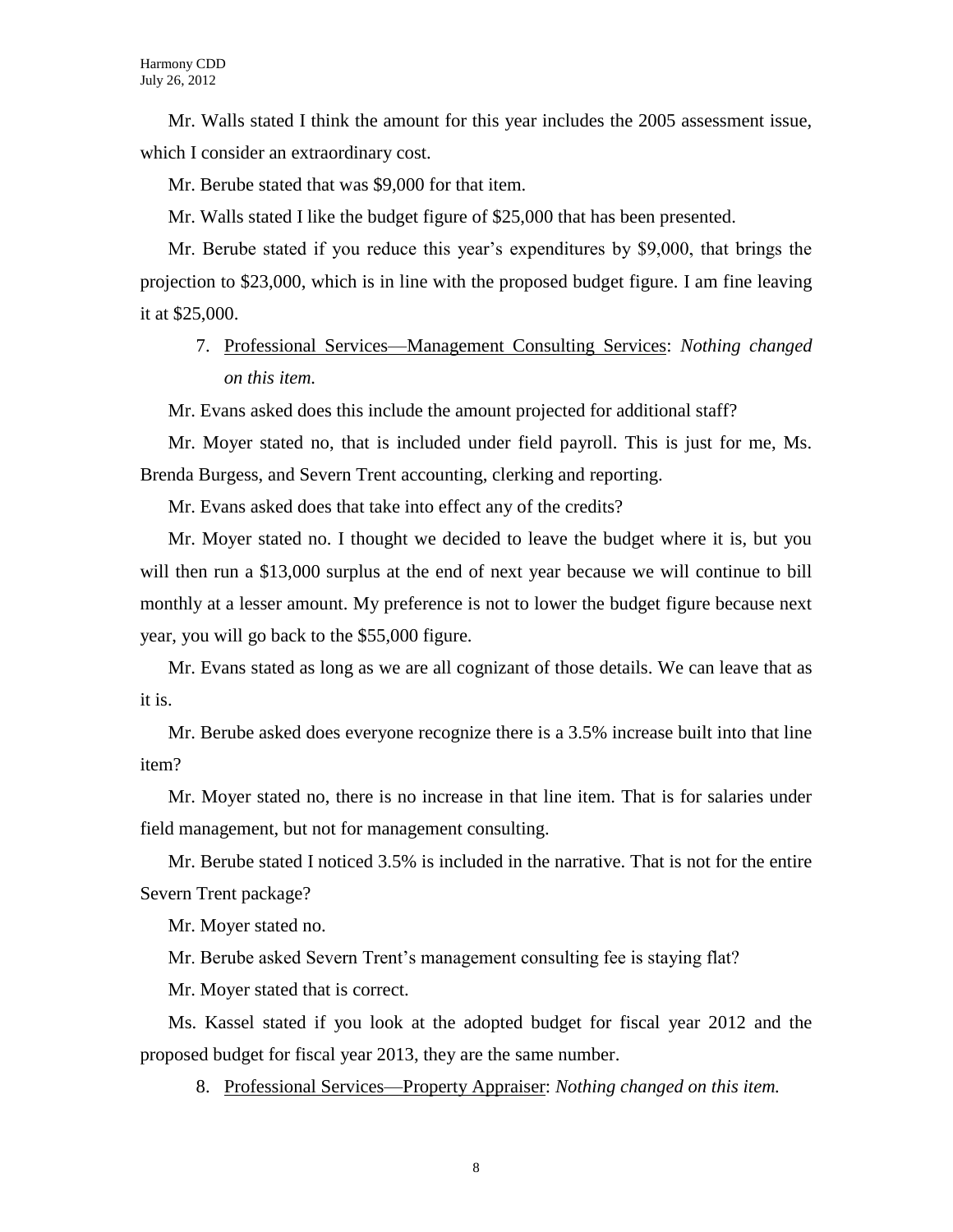Mr. Berube asked is this the item where we had the argument with the County over who billed us?

Mr. Qualls stated I need clarification for that item. I know the tax collector receives funds to cover the actual cost of collection or 2%. I am not sure why there is any fee for the property appraiser. I do not think there would be anything that you need to include in the budget, but I will confirm that.

Mr. Berube stated we paid it this year.

Mr. Moyer stated we budgeted for it this year, but we have not paid anything this year.

Mr. LeMenager stated we have never paid anything to the property appraiser.

Mr. Qualls stated I will contact their office and confirm that.

Ms. Kassel asked since we are looking at other professional services, where would we budget for any kind of pool supervision?

Mr. Moyer stated under field services.

*9.* Professional Services—Special Assessments: *Nothing changed on this item.*

Mr. Evans asked is this for preparation of the assessment rolls?

Mr. Moyer stated that is correct.

10. Professional Services—Trustee: *Nothing changed on this item.*

11. Auditing Services: *Nothing changed on this item.*

Mr. Evans stated these fees are consistent with last year.

12. Communication and Telephone: *Nothing changed on this item.*

Mr. Evans stated this provided for an additional phone.

Mr. Berube asked is that just for telephones in Mr. Moyer's and Severn Trent's offices?

Mr. Moyer stated yes.

13. Postage and Freight: *Nothing changed on this item.*

14. Insurance—General Liability: *Nothing changed on this item.*

Mr. Evans asked does this include a projected increase?

Mr. Moyer stated yes.

15. Printing and Binding: *Nothing changed on this item.*

Mr. Evans stated we printed RFP packages this year.

Ms. Kassel stated we should not have that expense next year.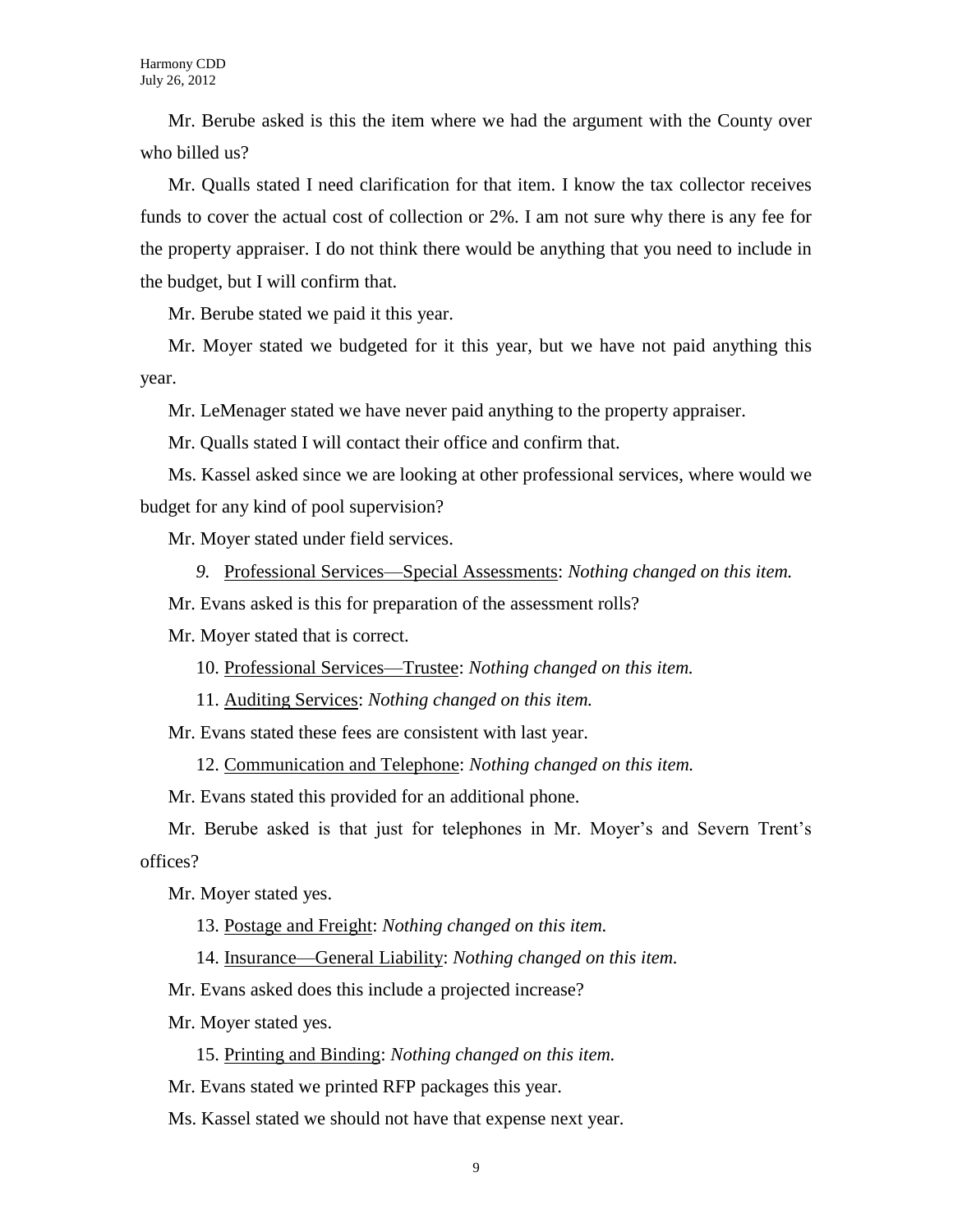Mr. Berube stated it also includes the monthly agenda packages.

Mr. Walls stated I am fine with the proposed amount of \$5,000, but I will mention again that I think we can save a substantial amount by going to electronic agendas.

Ms. Kassel stated I agree.

Mr. LeMenager stated then we need to purchase computers.

Mr. Walls stated we can get tablets for about \$200.

Ms. Kassel stated that would be less expensive than \$5,000 for printing and binding.

16. Legal Advertising: *This was reduced to \$500.*

Mr. Walls stated I think we can decrease this amount to about \$500.

Mr. Qualls stated you switched to the Osceola News Gazette about halfway through the year, which was a substantial savings.

Mr. Evans stated I support decreasing it to \$500.

17. Miscellaneous—Assessment Collection Cost: *Nothing changed on this item.*

Mr. Evans asked is this predicated on a percentage?

Mr. Moyer stated that is correct.

Ms. Kassel stated it looks to be a little lower for next fiscal year than the projected actual for this current fiscal year.

Mr. Evans stated it is 2%.

Mr. Moyer stated that is correct, and it is based on the assessment levy.

18. Miscellaneous—Contingency: *This item was reduced to \$500.*

Mr. Evans stated we rarely use the contingency line item.

Ms. Kassel stated it is still good to have.

Mr. LeMenager stated this goes to one of my overall concerns. In the first draft of the budget, there was \$89,000 in contingencies, and now we have reduced it to \$53,000.

Mr. Walls stated we still have a contingency reserve in this budget of about \$135,000. It is termed Unassigned Fund Balance, but we will have this amount in addition to that.

Mr. LeMenager stated that is if we agree with what we are doing with reserves, which is essentially leaving reserves unchanged. I am not sure I favor that.

Mr. Berube stated before anyone says we do not need that excess money, I would argue that we do need it.

Mr. Evans stated this line item is \$2,800 and we are probably projected to spend \$112. I think we need to keep the budget as realistic as we can.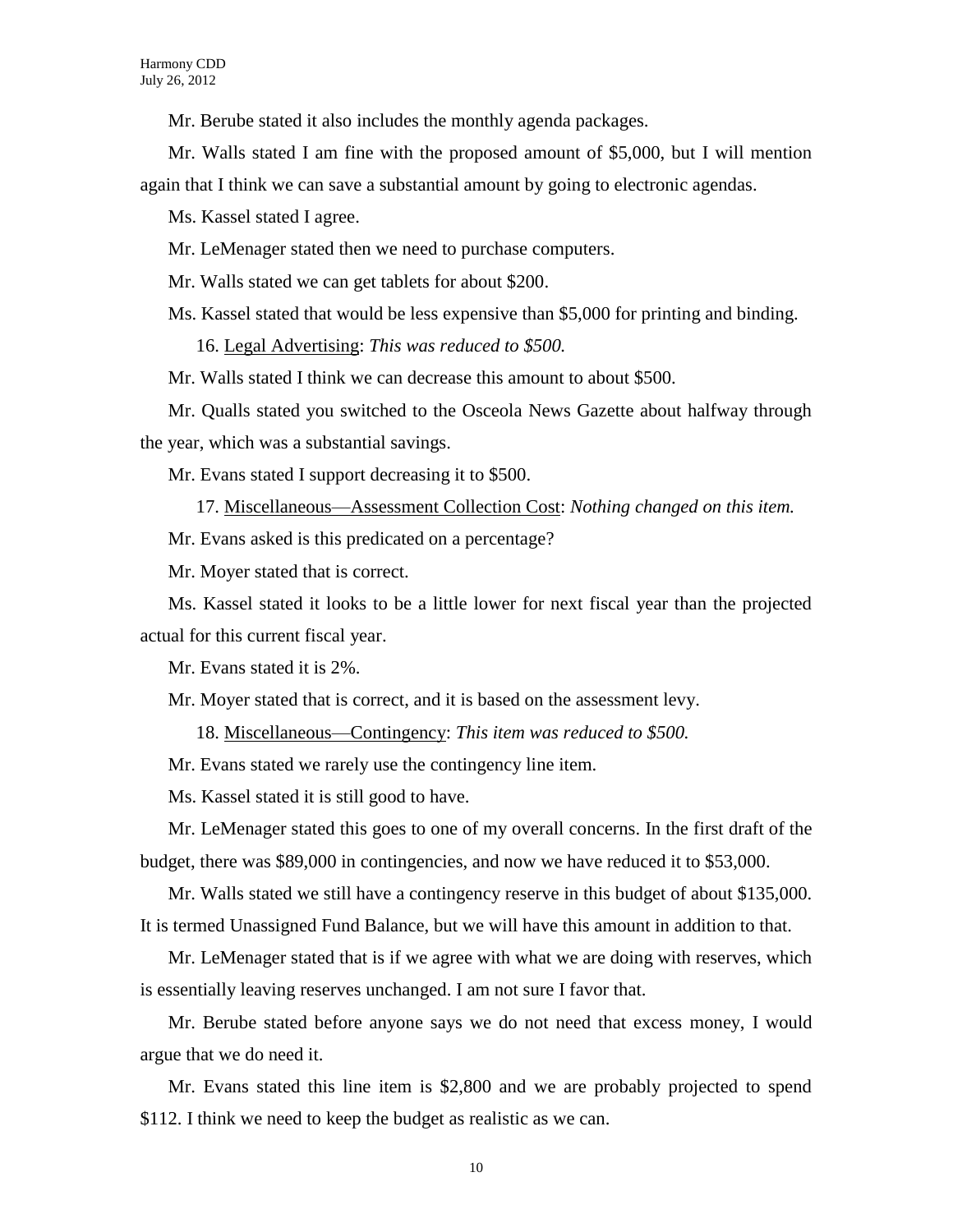- Mr. Berube asked should we reduce it to \$500?
- Mr. Evans stated I would agree to that.
	- 19. Office Supplies: *This item was reduced to \$1,000.*
- Ms. Kassel stated we could probably reduce this to \$1,000.
- Mr. Walls stated I agree.
	- 20. Annual District Filing Fee: *Nothing changed on this item.*

Mr. Evans stated this is a fixed amount.

#### **B. Field Expenditures**

*1.* Professional Services—Field Management: *Nothing changed on this line item.*

Mr. Evans stated this is for our field employees. We discussed possibly adding pool personnel. Is this number reflective of that suggestion?

Mr. Moyer stated no.

Mr. Walls stated I thought we discussed having it as a contract with a staffing agency or something along those lines.

Mr. Berube stated that is correct; this would not be a permanent staff position.

Mr. Walls asked is it proposed only for three months?

Mr. Haskett stated the thought was to have the pool staffed during summer break while kids are out of school.

Mr. Evans asked will we need a separate line item for this part-time staffing?

Mr. Walls stated it would be a contractual service with an agency if we decide we need something like that.

Ms. Kassel asked do we have an idea what the cost would be?

Mr. Haskett stated no.

Mr. Berube stated I see this as being problematic, but that is my opinion.

Mr. Evans stated the current budgeted amount is \$119,113.

Mr. LeMenager asked how much overtime is included in that figure?

Mr. Berube stated overtime hours have been decreasing fairly steadily, to the point where it is almost nothing now.

Mr. Moyer stated \$200 per month, or \$2,400 per year.

Mr. Berube stated that seems fine. We included a 3.5% increase in salaries plus the overtime amount. I do not think there is a lot of extra in this line item, and I think we ought to leave it as it is.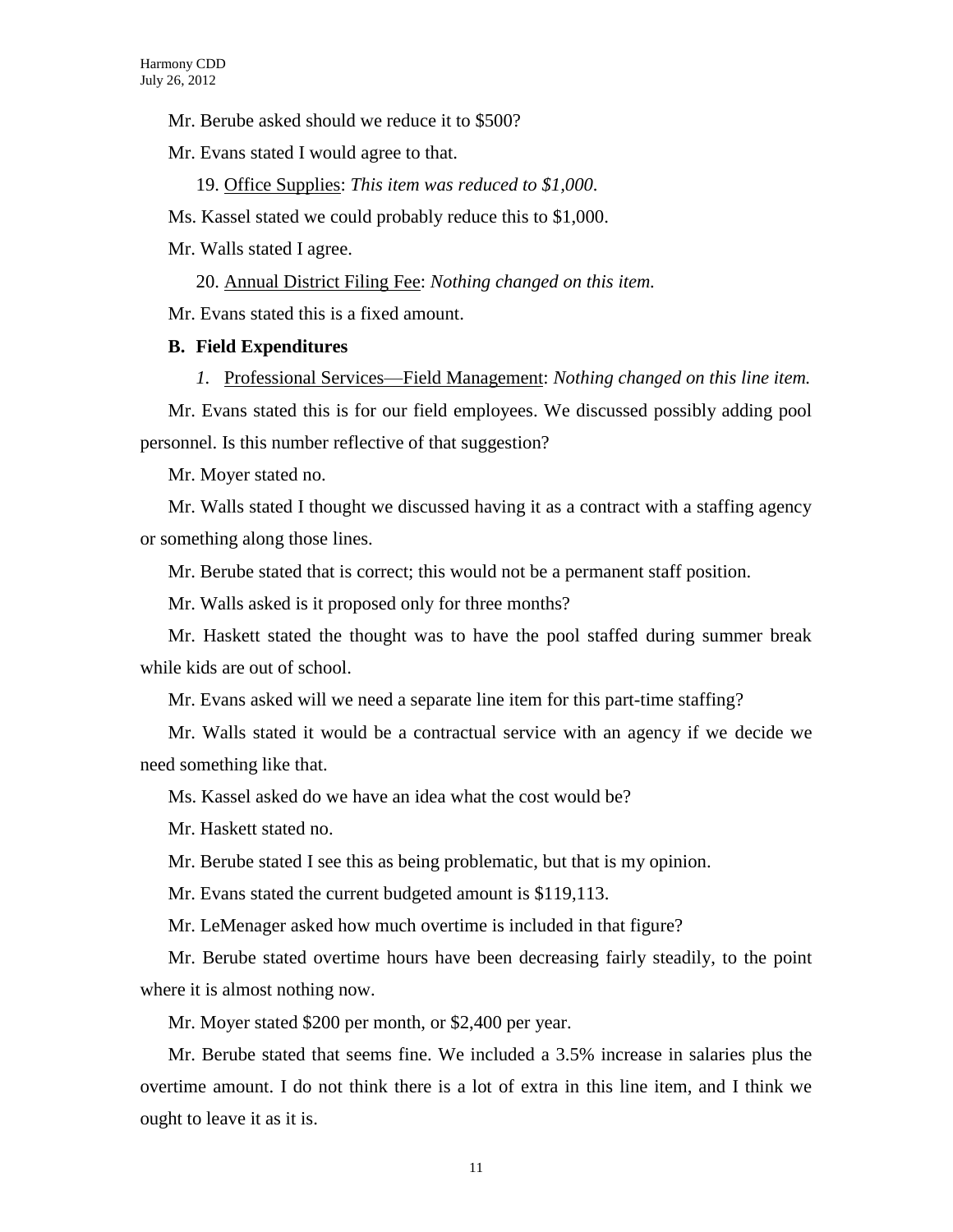#### **C. Landscape Expenditures**

1. Utility—Refuse Removal: *This item was increased to \$2,000 and should be deleted from Landscape and moved to Operation and Maintenance.*

Mr. Evans stated we are providing most of this service in-house. Is there a dumpster fee?

Mr. Haskett stated yes, there will be to Waste Services. We discussed a few meetings ago in relation to the landscape company that we are utilizing their dumpster, and I mentioned that we need to start providing that service on our own. It is about \$120 per month for the service, and the container is dumped once each week. As I reviewed the budget, there is a line item for common area maintenance.

Mr. LeMenager stated there is a line item for refuse removal. Is that where we want to apply that service?

Mr. Berube stated it probably ought to fall under that line.

Mr. LeMenager asked is it for landscaping?

Mr. Haskett stated no, it is more for trash.

Ms. Kassel stated then it should be operation and maintenance.

Mr. LeMenager stated I agree.

Mr. Walls stated I suggest we increase it to \$2,000 in case there are some additional fees, for the dumpster or for whatever reason.

Mr. Berube stated to be clear, this dumpster will take everything: green waste, trash, doggie pots.

Mr. LeMenager stated I do not think this item should be in the landscape category. This was in the landscape category for three years because of the nature of our contract with Luke Brothers. That is why it then vanished. It really belongs in the operation and maintenance category. We can create a new line item for it.

Mr. Walls stated we should just remove this line item from landscape and move it to operation and maintenance.

Ms. Kassel stated we could incorporate it under common area.

Mr. Walls stated since we already have a line item for it, I think it would be nice to keep it.

Mr. Evans stated we will allocate \$2,000 for this and move the line item to fall under operation and maintenance, cut and paste.

12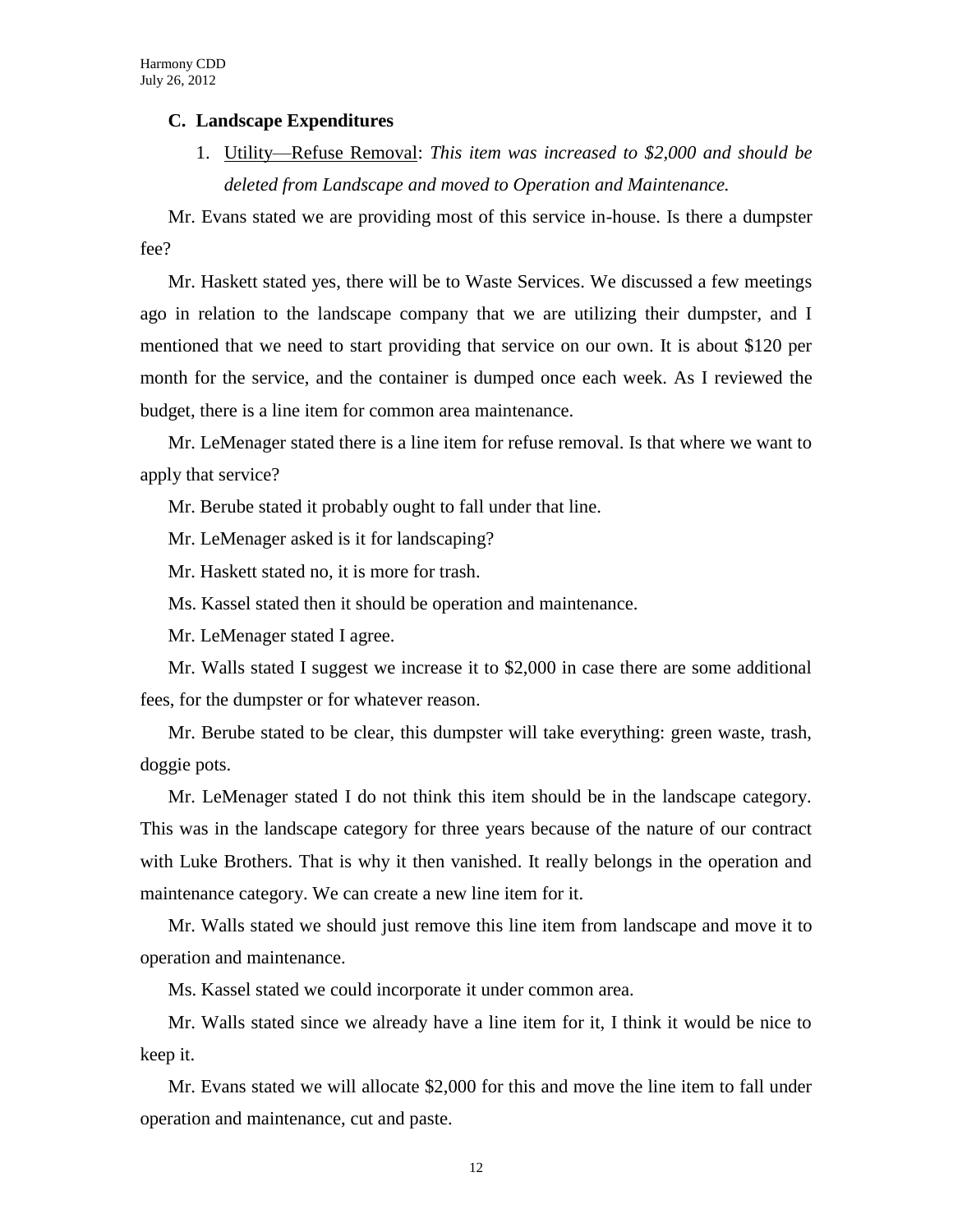2. Contracts—Grounds Maintenance: *Nothing changed on this line item.*

Mr. Berube asked are the new figures from Davey Tree included in these numbers?

Mr. Moyer stated yes.

Mr. LeMenager stated it appears it is all included under turf care in one number instead of breaking it out.

Ms. Kassel stated all of these items are pretty much set. We moved some contingency items and miscellaneous items. It is my understanding that these are the Davey contract amounts, and we moved any additional amounts that were in miscellaneous services down to a specific line item for miscellaneous services.

Mr. Moyer stated that is correct.

Ms. Kassel stated we may want to make changes to miscellaneous services, but the others are pretty set based on the contract.

3. Repair and Maintenance—Irrigation: *This item was increased to \$20,000.*

Mr. Berube stated I have mentioned this before, but I would like to add a line under irrigation to break out the costs associated with Maxicom. Part of that would include the telephone lines that are dedicated to Maxicom. We briefly discussed going wireless, but those telephone lines cost \$100 per month. Maxicom is aging, and it is getting more and more expensive to maintain, which is why I requested a separate line item. I think as it ages, it will become surprisingly expensive.

Mr. LeMenager asked what line item is it coming from now?

Mr. Berube stated I believe the whole irrigation line item.

Ms. Kassel asked do the telephone costs get applied to the telephone line item?

Mr. Berube stated the telephones blend into our other telephone costs.

Ms. Kassel stated you are asking to take them from the telephone line item and put into a separate line item for Maxicom.

Mr. Berube stated yes. It can fall right after R&M Irrigation. It is a matter of shifting some money around.

Mr. LeMenager stated I would surmise that it is included under operations and maintenance for telephone. I am not sure where it is applied, but I would be surprised if it is R&M Irrigation.

Mr. Moyer stated Mr. LeMenager is correct; it is included in operation and maintenance for telephone. The only thing included in the irrigation item is system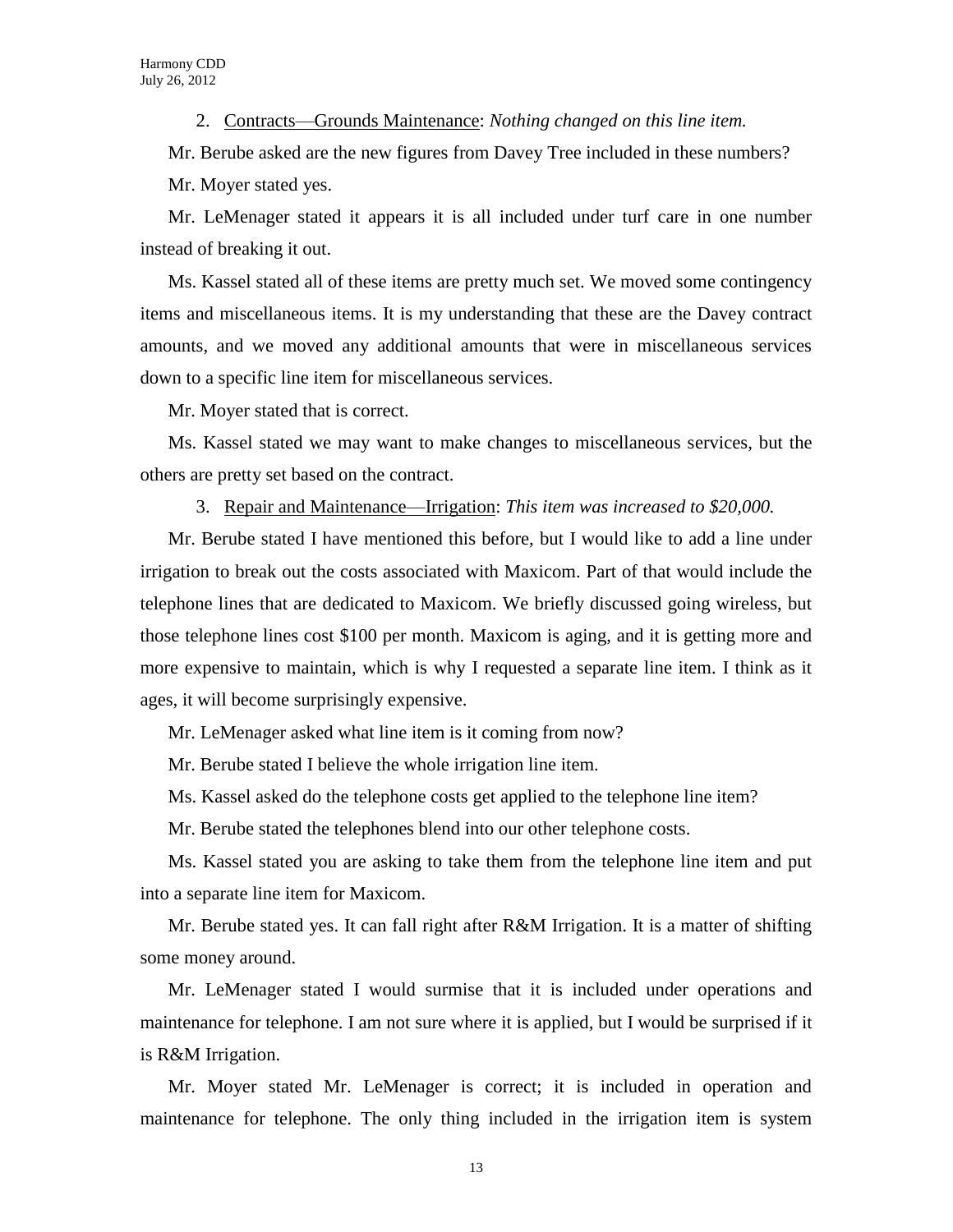management for \$3,000, unscheduled maintenance and repair of the weather station for \$1,400, and irrigation supplies of \$12,000 for a total of \$16,400.

Mr. Walls stated I think system management is what we pay to Walker Technical Services. Rather than complicate it, would staff be able to prepare a separate spreadsheet on those costs if we requested it?

Mr. Moyer stated yes, that would probably be easier.

Mr. Berube stated that is fine.

Mr. Moyer stated otherwise, we would need to take every phone bill and break it down into components for budget purposes.

Mr. Berube stated the lines from Century Link are only for Maxicom.

Mr. Walls stated I am fine with whatever is easier for Mr. Moyer's staff.

Mr. Berube stated if we do not care what we spend on Maxicom, that is fine, but as it ages, it will be surprisingly expensive.

Mr. Walls stated I am not saying that I do not care. I am just saying it might be easier for staff to prepare a spreadsheet showing the costs related to Maxicom.

Mr. Berube stated irrigation is not set by contract since that is done in-house. We spent \$6,000 on mapping this fiscal year. Was that applied to the irrigation line item? I am trying to get an accurate cost on what we spent for this year on irrigation.

Ms. Kassel stated it looks like we did.

Mr. Berube stated we will not have this expense for fiscal year 2013.

Mr. LeMenager stated we are going to spend \$34,000 on an aging system, so \$16,400 will not be enough.

Mr. Berube stated that is correct; \$16,400 is not a good number.

Mr. Evans asked was that based on Luke Brothers providing this service previously?

Mr. Moyer stated yes.

Mr. Walls stated we paid a lot of money this year to Luke Brothers for irrigation repairs.

Mr. Evans stated a lot of the repairs that drove this up to \$34,000 was Luke Brothers providing that service. We made the transition doing it in-house.

Mr. Berube stated to reduce it in half is too much.

Mr. LeMenager stated in our meeting just prior to this workshop, we discussed a lot of problems along Cat Brier, and I saw the crew out there digging it up. It was not one of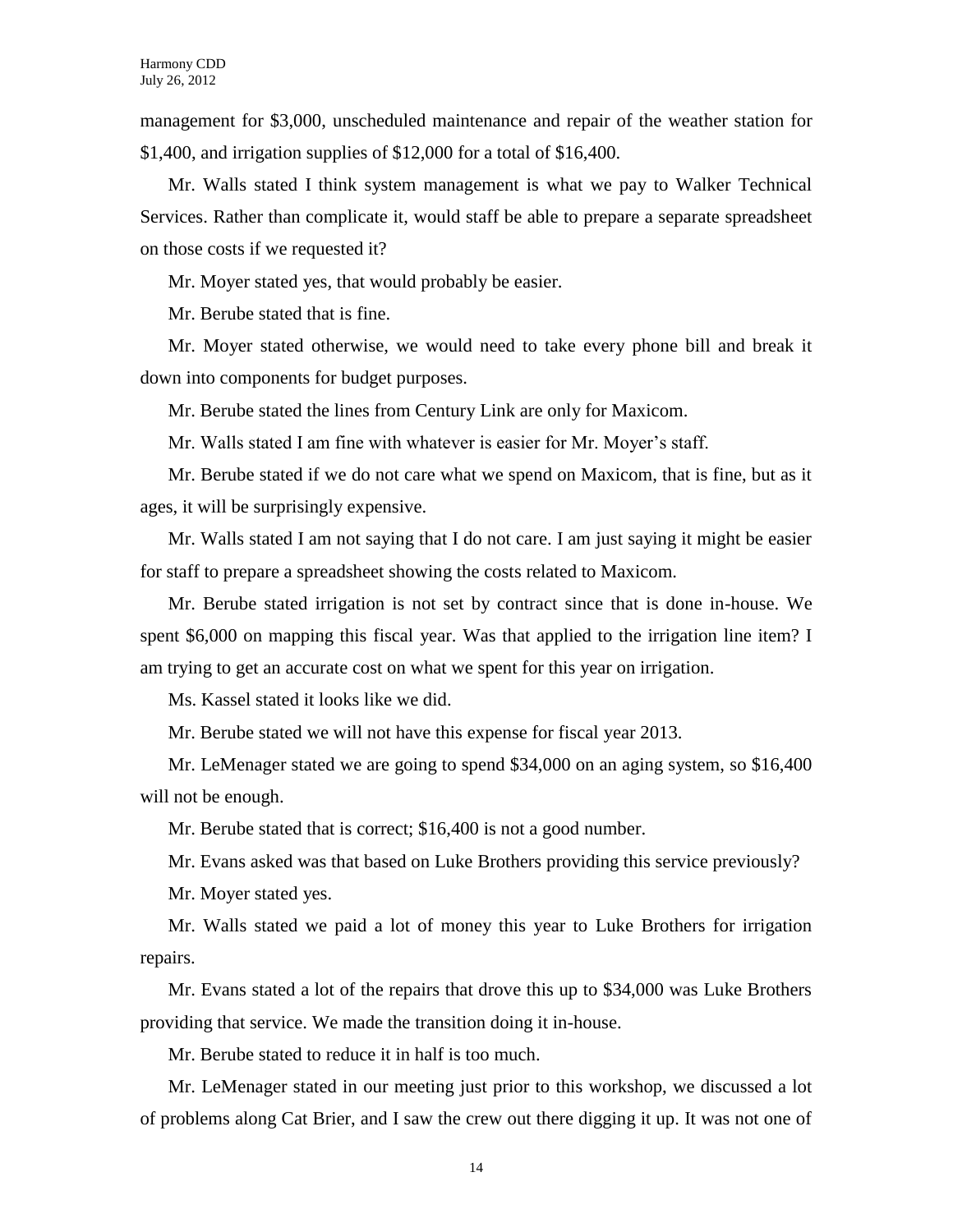our employees; it was two of our employees working on it. Clearly our irrigation person is not able to handle emergencies since he called for help.

Mr. Haskett stated it takes two people to repair main lines.

Mr. Walls stated this also includes \$7,000 for the utility vehicle for this year.

Mr. Berube stated that brings the total to \$27,000.

Mr. Haskett stated that is correct. I am not sure why it was included in that line item.

Mr. Walls stated I think the rationale was that this vehicle would be used for the irrigation technician.

Mr. Evans stated that was for parts and labor, and now labor is in a different line item.

Ms. Kassel asked do we want to reconsider \$25,000 or \$30,000 for this line item?

Mr. Berube stated considering the vehicle was included in the \$34,000 projected actual costs, I would like to increase the \$16,400 to \$20,000. I would feel more comfortable with that number.

Mr. LeMenager stated I agree.

- 4. Contracts—Tree Canopy Trimming: *Nothing changed on this line item.*
- 5. Contracts—Trees and Trimming: *Nothing changed on this line item.*
- 6. Contracts—Turf Care: *Nothing changed on this line item.*
- 7. Contracts—Shrub Care: *Nothing changed on this line item.*
- 8. Miscellaneous Services: *Nothing changed on this line item.*

Mr. Berube stated this line item is the only thing that is not fixed, but I am fine leaving it as proposed.

Mr. Walls asked what are we contemplating for this line item?

Mr. Evans stated anything that is not contemplated elsewhere in the budget.

Ms. Kassel stated we have a number of things that we have discussed, such as spending \$3,000 to put hedges around the playground that we did not anticipate. There are other park enhancements and facilities we may consider, and we still need to refurbish various landscaping infrastructure that has died.

Mr. Walls stated I am not saying that I do not think we can use this line item. I was just wondering if there were special projects that we would apply to this line item.

Mr. Berube stated with a new landscaping company, I think we will feel more comfortable doing more enhancements to these areas where it is brown mulch now. I can see a lot of that happening, so I am fine leaving the amount as proposed.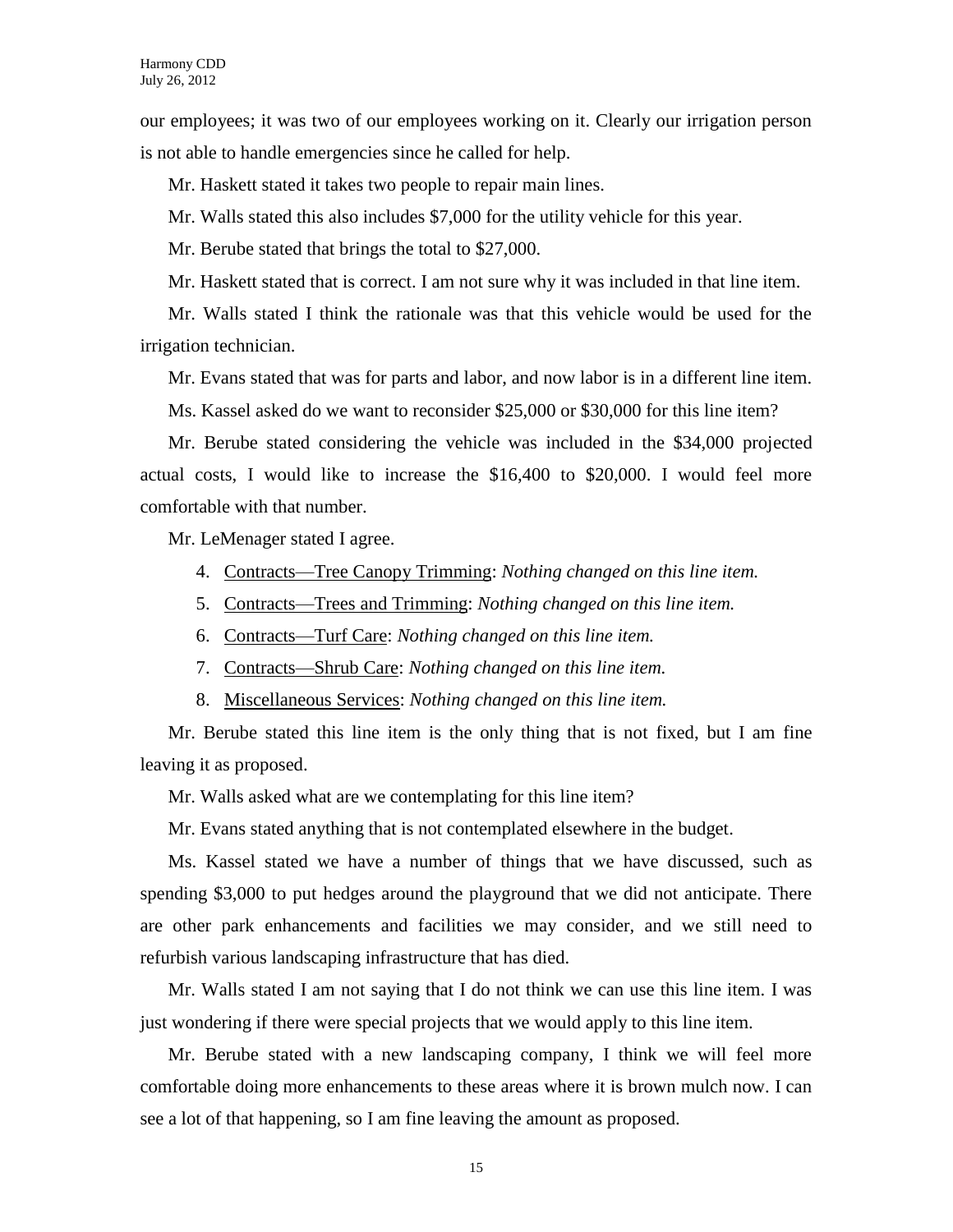Mr. Haskett stated I foresee additional trees being planted because of the ones that died from disease. I am comfortable with that number.

#### **D. Utilities Expenditures**

*1.* Electricity—General: *This item was reduced to \$30,000.*

Mr. Walls stated I think there is room in this line item.

Mr. Berube stated there is a lot of room because that number should be fairly fixed.

Ms. Kassel stated we can probably reduce it by at least \$5,000.

Mr. Berube stated we will save \$3,000 just by shutting off those water heaters.

2. Electricity—Street Lighting: *Nothing changed on this line item.*

Mr. Evans stated there is a provision in the street light agreement that allows for a fuel charge adjustment. I recall it is about 3%. I do not know if we have actually seen it reflected, but we can always allocate monies to this line item in the event they do exercise that provision.

Mr. Berube stated the actual costs were \$377,000 in fiscal year 2011, and we are projecting to spend \$378,000 in fiscal year 2012, so it barely rose \$1,000.

Mr. Evans stated it is included in the street light agreement, so they have the ability to do it, whether they have exercised it or not. I do not think they have.

Mr. Berube stated if we increased it 3%, that would be \$10,000, so it looks like it is included in the proposed budget figure.

3. Utility—Water and Sewer: *Nothing changed on this line item.*

Ms. Kassel stated this number looks good, based on actuals for fiscal year 2011. We are dealing with a lot of the irrigation breaks in-house and preventing them, which was the reason our costs were so high in 2011.

#### **E. Operation and Maintenance Expenditures**

1. Contracts—Lake and Wetland: *This item was reduced to \$25,000.*

Mr. Evans stated this includes the revised number based on our change in frequency of monitoring certain ponds.

Mr. Walls stated it includes other things, such as \$16,000 for unscheduled maintenance.

Ms. Kassel stated that is a lot of money.

Mr. Walls stated we just did a major planting at Long Pond, and have done plantings on a number of other ponds.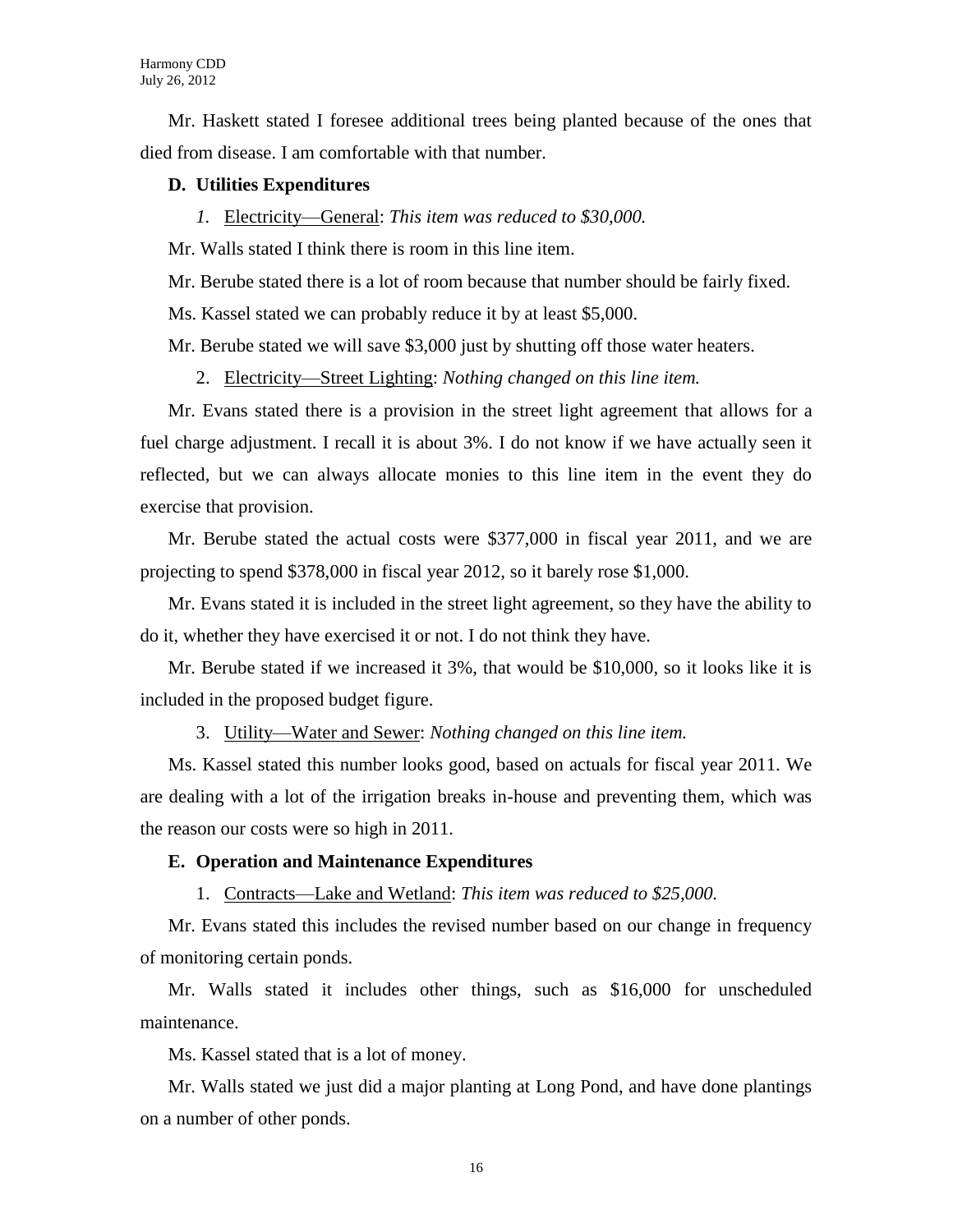Mr. Berube stated this line item would also include stocking the grass carp. The actual contract for routine maintenance is \$16,000. If we add \$9,000 to that, we would be at \$25,000 for that line item. I would be comfortable with that.

Mr. LeMenager asked we are spending \$30,000 but we are going to budget \$25,000?

Mr. Walls stated the \$30,000 included some pretty big plantings.

Mr. Berube stated they were \$6,000 or \$7,000.

Mr. LeMenager stated I appreciate that, but it just depends on how much you want to plant in the ponds next year.

Mr. Berube stated I think we are fine with the plantings we have. You should not make too many changes all at once.

2. Communication—Telephone: *This item was reduced to \$6,000.*

Mr. Evans stated this item is proposed to be double our actual expenditures this year. Is that for the additional phone for the employees?

Mr. Haskett stated yes, as well as the data plans for the cell phones, but it should not be that high.

Mr. Berube asked why are we increasing it from \$4,800 to \$8,000? We already have their current phone and data plans, and we have a projection.

Mr. Walls stated it is about \$300 each month.

Mr. Moyer stated that also includes the phone lines for Maxicom.

Mr. Berube stated that is another \$100 each month. The projection is correct at \$4,800.

Mr. Evans asked how about a budget of \$5,000 instead of \$8,000?

Ms. Kassel stated I would go with \$6,000.

Mr. Walls stated I agree with \$6,000, just in case we add something.

Mr. Berube stated I do not foresee adding another employee this year.

3. Repair and Maintenance—Common Area: *Nothing changed on this line item.*

Mr. Berube stated it looks like the proposed budget is very close to the projected actual number.

- 4. Repair and Maintenance—Equipment: *Nothing changed on this line item.*
- 5. Repair and Maintenance—Pools: *This line item was increased to \$57,000 with the furniture repair item to be changed to furniture repair or replacement at \$20,000.*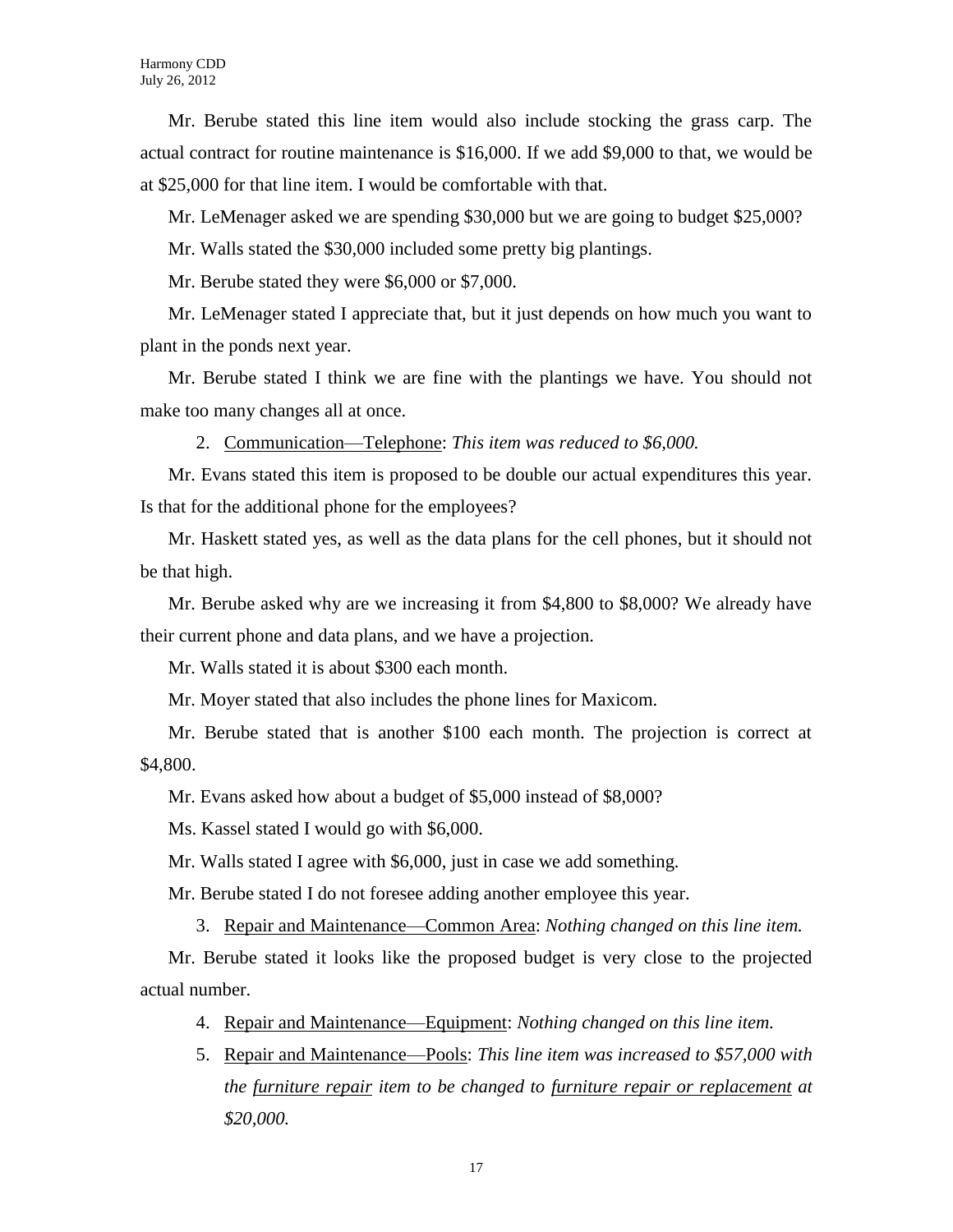Mr. Berube stated we need to replace furniture at the Swim Club. I anticipate that is worth \$20,000. All the furniture at the Swim Club is broken or falling apart. It has been out there for 10 years.

Mr. LeMenager stated the pool is also getting older.

Mr. Moyer stated we included \$3,000 in the budget for furniture repair.

Mr. Berube stated I do not know what it will cost, but it seems to me that every piece of furniture in that pool was worth \$500.

Mr. LeMenager stated so far, we have reduced seven line items and just increased one.

Mr. Berube asked is my estimate of \$20,000 for pool furniture reasonable?

Mr. Haskett stated yes.

Mr. Berube stated they each cost \$500, and there are at least 40 pieces, maybe more.

Mr. Haskett stated we can budget that amount, but we can always try to find something less expensive.

Ms. Kassel asked do we need to replace it all in one year?

Mr. Berube stated if you go there and look at the lounge chairs and seating chairs, they are breaking while people are sitting on them.

Mr. Haskett stated we have been repairing them over the past three years to get more life out of them.

Mr. Berube stated also related to the pools, the second heater is broken. The first one cost \$18,000 to replace.

Mr. Haskett stated I received a quote for this one that is just under \$17,000.

Mr. Berube stated I would like to move away from those heaters that cost \$20,000 each every five years, and go with solar heat. We are looking to spend \$18,000 on one heater. I do not know what we can get for \$20,000 for solar, but Mr. Haskett can probably do a really good job of getting solar to that pool, and it will last 20 years.

Mr. Haskett stated I have done a lot of research on it, and it depends on whether you talk to the solar people or the geothermal people under efficiency and the expected life of solar heat and how well it will heat the pool. From what I found, it would not be cost effective to do solar heat. My recommendation is that we get through this next winter on the one heater. The second heater that went out only kicks in under extreme cold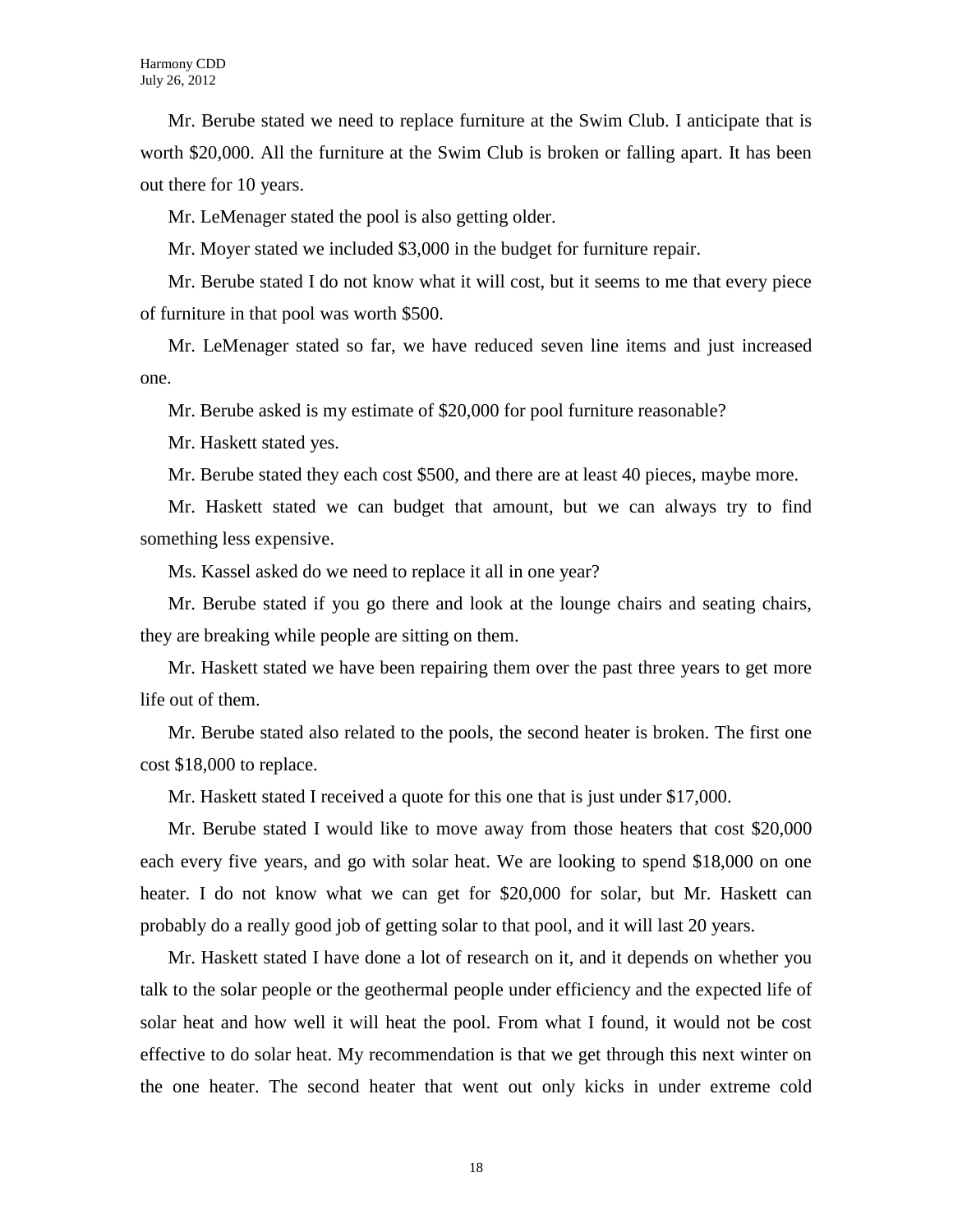temperatures. The geothermal people believe one heater will be sufficient for that pool. I do not see making any changes to the heating of the pool in this upcoming budget year.

Mr. Berube stated my concern is, as a Board, we are required to maintain infrastructure. We have two heaters and both have to work.

Mr. Walls stated that is if we need two heaters.

Mr. Berube asked what happens if the primary one goes out? Now we have zero heaters.

Mr. Walls stated then the water gets cold.

Mr. Berube stated I am not sure that is what the residents expect.

Mr. Evans stated then we get the heater fixed.

Mr. Berube stated everything is getting older and more expensive. We will continue to face this, and we have to plan for it.

Mr. LeMenager stated you are correct. We are getting back to my earlier comment that we are cutting the contingency money to the bone. The community is getting older.

Mr. Berube stated this will happen more and more often. We did not expect the pool vault to flood, either. If we decide not to fix the secondary heater and the primary one goes out, someone will come here and complain that they expected a heated pool. How do we tell them we did not do it because we thought it would be acceptable? I do not see that as our role. It is just like all the broken furniture; we have to replace it.

Mr. Evans stated let us discuss the furniture again. What do we need to include for furniture?

Mr. Berube stated I recommend \$20,000.

Mr. Haskett stated I agree with \$20,000.

Mr. Evans stated it will increase from \$3,000 to \$20,000.

Mr. Walls asked does it all absolutely need to be replaced right now?

Mr. Berube stated go take a look at it.

Mr. Haskett stated I have not taken a recent count, but there are probably 20 pieces of furniture that are not there now that used to be there in the earlier years. They have fallen apart and have not been replaced.

Mr. Evans stated if we increase this line item from \$40,000 to \$57,000, that takes into consideration an increase for replacement of the furniture. We still have unscheduled maintenance of about \$12,000. Will it suffice for that one adjustment?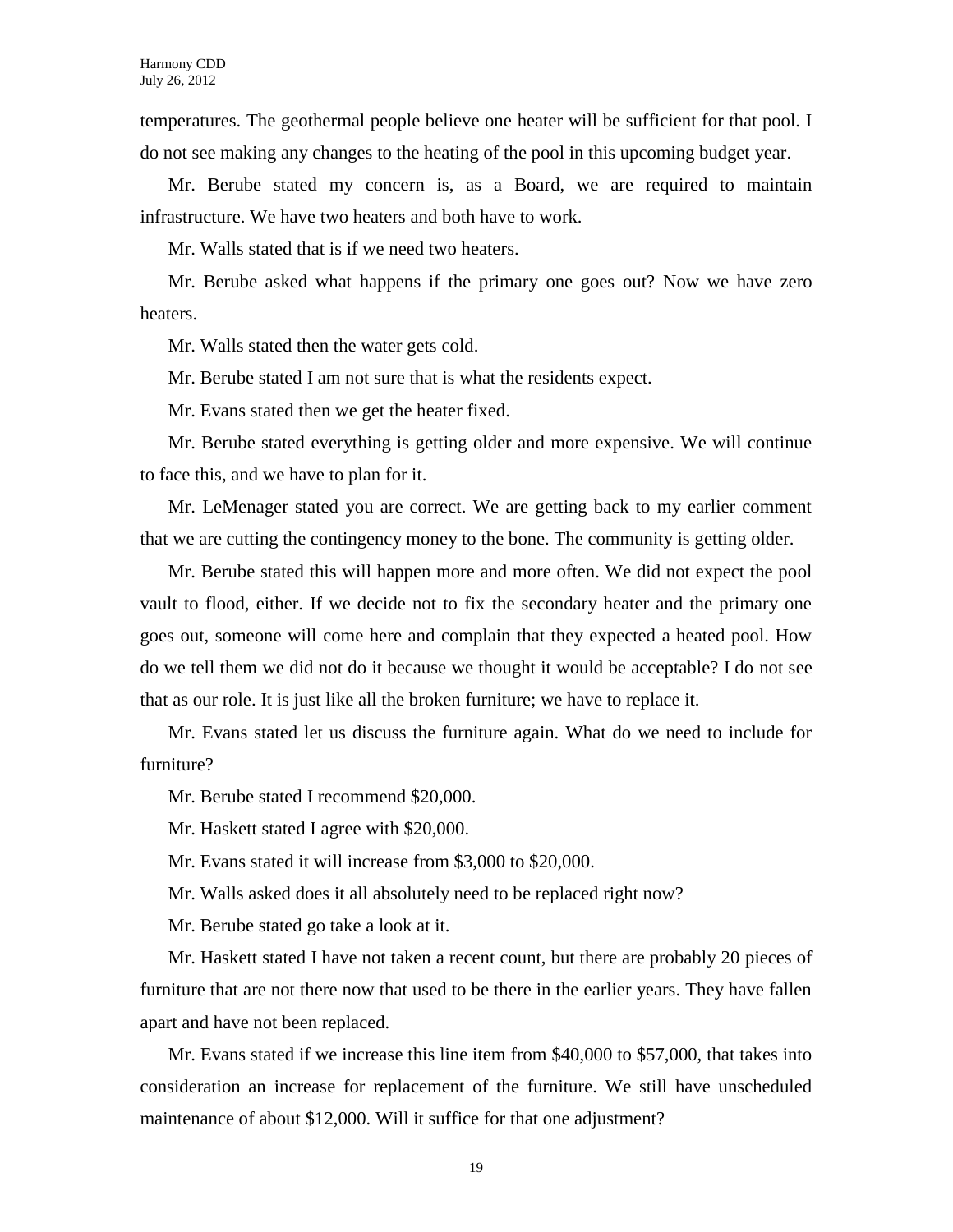Ms. Kassel stated furniture replacement should not go under contingencies.

Mr. Evans stated it is not under contingency. There is a series of line items that are included in this pool budget item. Repair for furniture is already included at \$3,000. We want to change the designation to replacement of furniture and make it \$20,000, which is a \$17,000 adjustment to the budget as presented.

Ms. Kassel stated you are referring to renaming one line item and adding \$19,300 or something to that effect.

Mr. LeMenager stated in the narrative, we change that line item from "repairs to furniture" to "replacement and repair of furniture."

Mr. Berube stated there are not a lot of repairs to be made.

Ms. Kassel stated I think we are talking about the same thing.

Mr. Evans stated so we will increase this line item to \$57,000.

Mr. Berube stated for an enhancement, I am thinking about an additional shade structure inside the pool area. I know it is a pool and people want to go there for the sun. But if you go there on a weekend, everyone crowds under that single shade structure. That is the area where people want to sit. A lot of people sit out in the sun and play in the pool, but shade is a big deal nowadays. I do not recall how much that shade structure cost. Was it \$5,000?

Mr. Haskett stated I just priced them recently, and they are just under \$8,000, installed.

Mr. LeMenager stated they look like the ones that are at the bus stop.

Mr. Berube stated that is exactly right. It is a canvas material. People crowd under that and drag the furniture. People like the shade. I realize we are spending money.

Mr. Walls stated I think we fix the furniture and consider the shade structure next year.

Mr. Evans stated I agree.

Mr. Berube asked do you use the pool very often?

Mr. Walls stated my wife does. I work during the day.

Mr. Berube stated I understand that, and I appreciate it. I hear comments from people. This community is growing. We have more homes occupied than ever before. The pools are getting a lot of use. I was there last night at 7:00, and there were 45 people. I was surprised. I go there on the weekends. There are sometimes several parties. We use the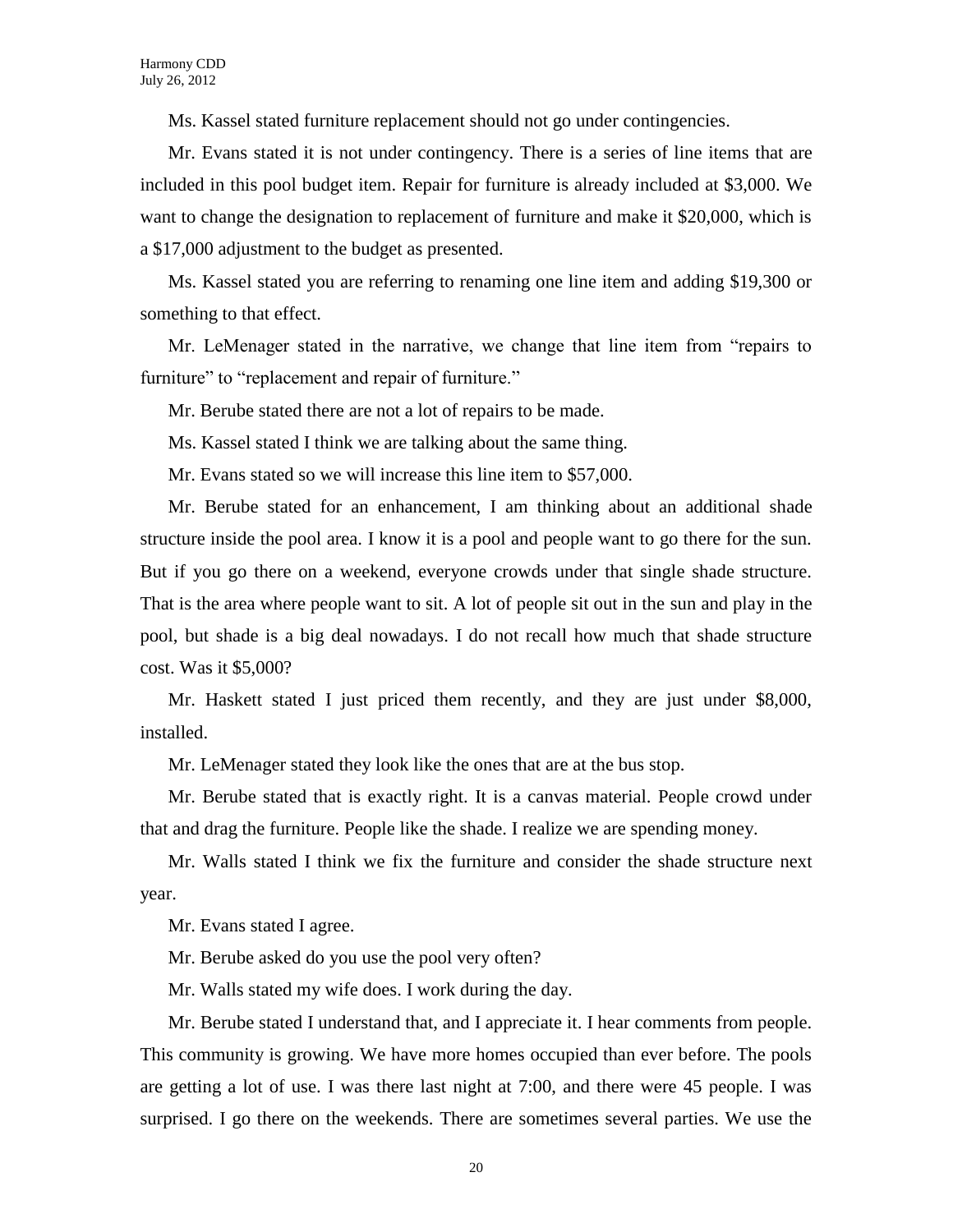pools nearly every day when I am home, and the shade structure gets a lot of use. People like it.

Mr. Evans stated let us increase this item to \$57,000, and then see how the budget plays out going into next year as far as how close you are on the budget. If you have some extra money, you can consider this.

Ms. Kassel asked have we decided to nix the pool supervisory services for the next budget year? We discussed this briefly last month where we could contract with a company to provide an employee to supervise the pool use.

Mr. Berube stated I think that will prove to be so expensive that we will decide against it. That is my presumption.

Mr. Haskett stated I may have been premature on that request. Perhaps we can consider it for the following budget year.

6. Repair and Maintenance—Roads and Alleyways: *This line item was increased to \$5,000.*

Mr. LeMenager stated let us consider reality. We will spend \$5,400 this year in this category. We spent \$3,000 in the past. I think \$1,000 is completely unrealistic in a community that has aging infrastructure. We are responsible for the alleys. They will cost us money over time, and it will not be \$1,000 a year.

Mr. Walls stated I was going to suggest \$5,000.

Mr. Evans asked did we have an erosion issue that cost about \$4,000?

Mr. Moyer stated yes.

Mr. Walls stated something like that will happen again, so I recommend \$5,000.

Mr. LeMenager stated we will definitely have alley issues.

7. Repair and Maintenance—Sidewalks: *Nothing changed on this line item.*

Mr. Evans stated this includes monies for grinding the sidewalks.

Mr. Berube stated we have some sidewalks that are in need of work. Are we going to continue to grind them in-house?

Mr. Haskett stated yes. We are waiting to see how the budget is before providing a proposal for purchasing a grinding machine instead of renting one.

Mr. Moyer stated we do that in Celebration, and it works pretty well.

Mr. Berube stated I seem to recall that Severn Trent has a grinder.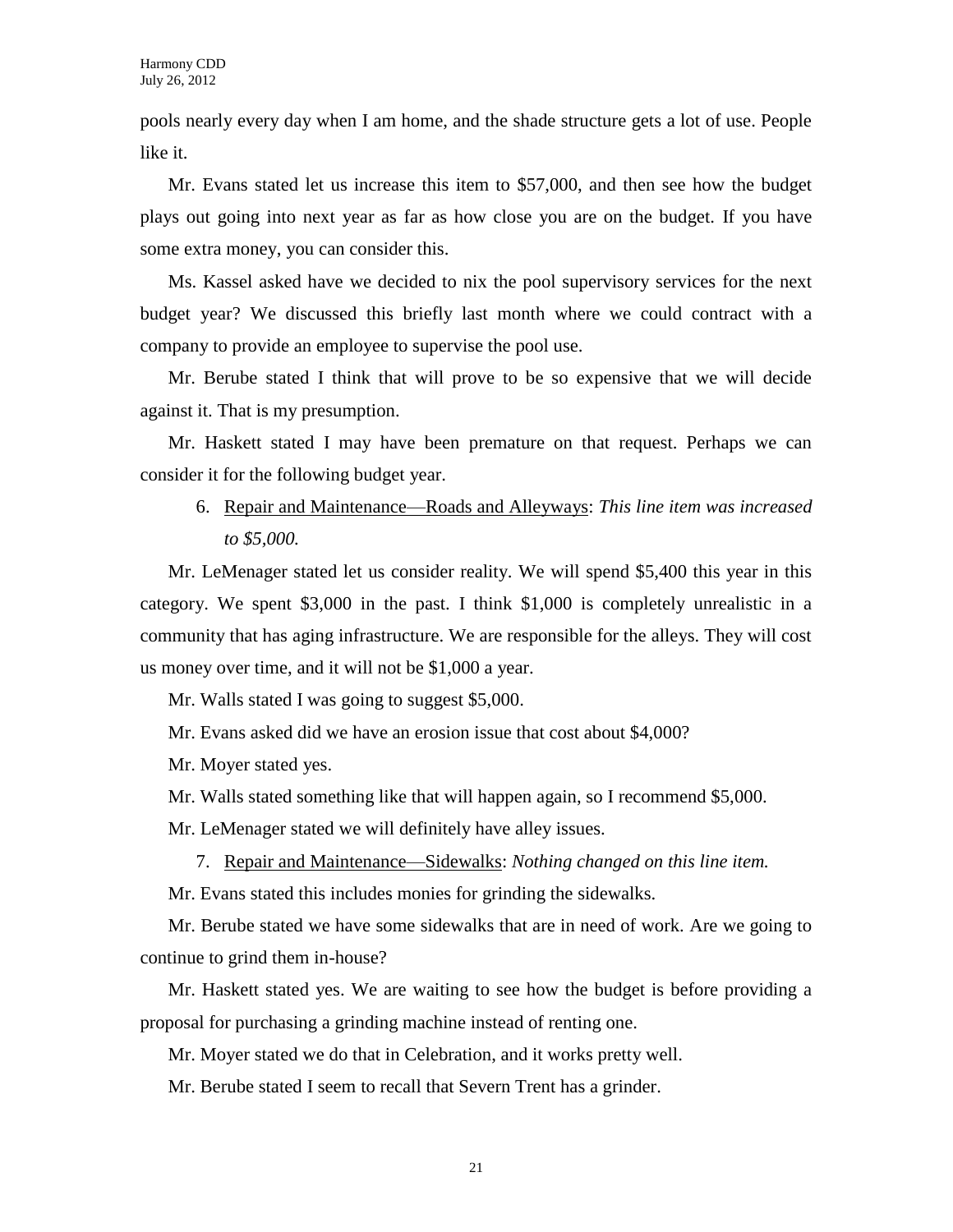Mr. LeMenager stated I would like to keep track of our actual costs for sidewalks separately. As Mr. Moyer indicates in Celebration, over time, as these tree roots continue to destroy the sidewalks, we will have an increased need for grinding and sidewalk repairs.

Mr. Berube stated there are four or five on the sidewalk on Beargrass in front of my house toward the school.

Mr. Haskett stated I am aware of those. I requested monies for this activity in my review of the budget with Ms. Fazeela Khan.

Mr. LeMenager stated clearly, though, there are no monies being added for this activity.

Mr. Berube stated if we rent something from Rental World, it might not be applied to this line item. The labor for our staff to do this work comes from field services. Unless the Rental World invoices get designated with the proper code, they will never get applied to the right line item.

Mr. Walls asked how much is a grinder?

Mr. Haskett stated about \$3,000.

Mr. Walls stated let us leave this line item at \$4,000, and it can go toward the cost of purchasing a grinder.

## 8. Repair and Maintenance—Parks and Facilities: *Nothing changed on this line item.*

Mr. Berube stated there is a significant increase for next year's budget that includes something.

Mr. Qualls asked would that be to maintain the improvements that the District will acquire, being the boardwalks and the docks?

Mr. Berube stated I would not expect it to be that expensive since they are brand new.

Mr. Qualls stated I am not opining on that aspect.

Mr. LeMenager stated the narrative indicates it is for maintenance and repair of basketball courts and athletic fields, including sod replacement. The soccer field needs some work since there is a huge patch in the middle that needs to be fixed. This item is also for cleaning the basketball courts, dog parks, and miscellaneous areas. Lakeshore Park is budgeted for \$6,500. That might be a little high.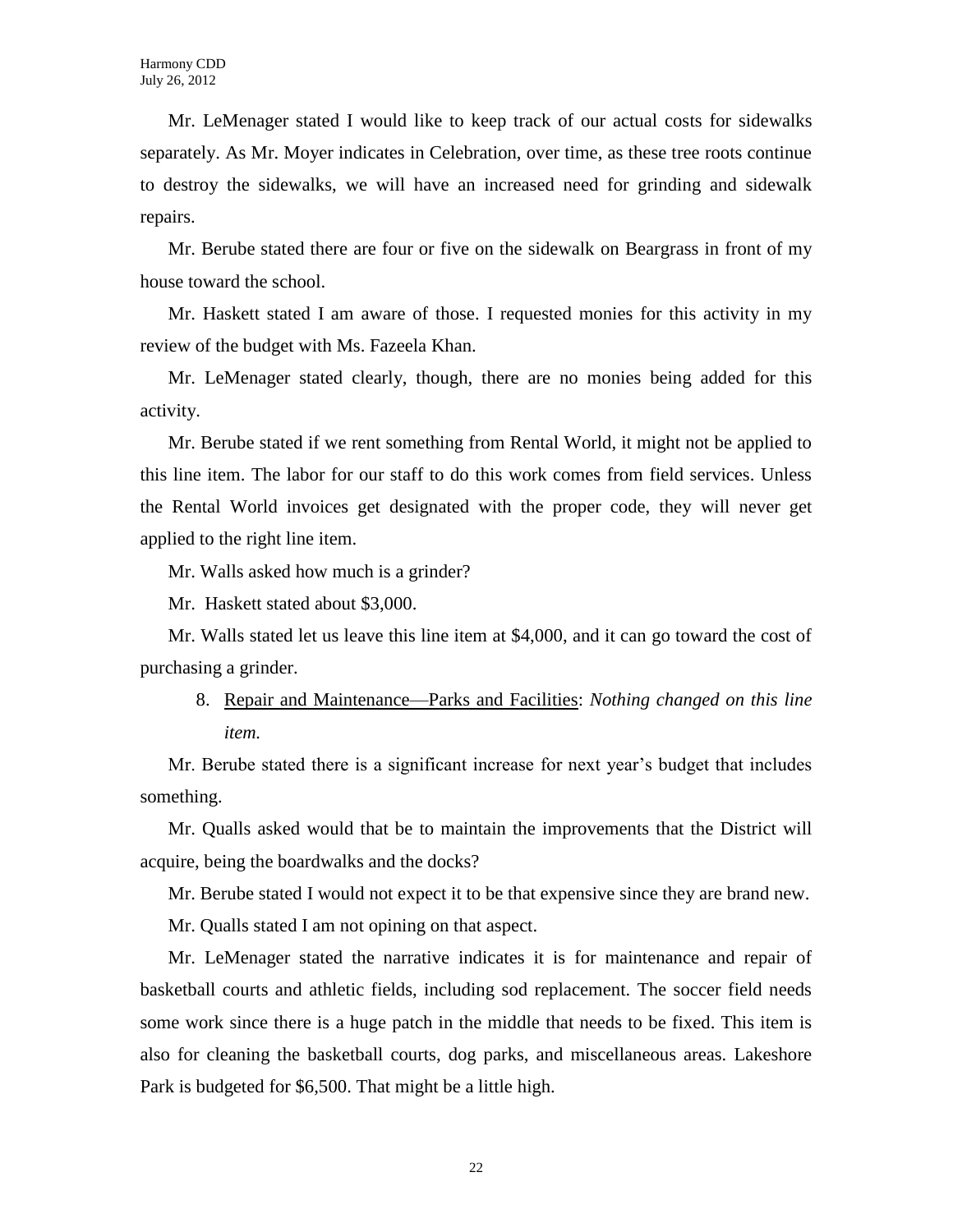Mr. Haskett stated the reason I added those items is due to the shade unit at Lakeshore Park. The fabric on it needs to be replaced. It was vandalized recently, which I forgot to mention in the regular meeting earlier. That cost is included in this budget item as well as some work at the Ashley Park pool. That is the reason I did not reduce that amount from last year,

Mr. Walls asked is there a way to build infrastructure to keep people from getting on top of it or climbing up the pole?

Mr. Berube stated at Lakeshore Park, there is only one kid who does that.

Mr. Haskett stated if you provide his address to me, we can prevent that from happening again.

## 9. Repair and Maintenance—Hardscape Cleaning: *Nothing changed on this line item.*

Mr. Haskett stated this includes pressure washing various areas and still includes some outsourcing of pressure washing of the long white fence.

Mr. Berube stated we have a pressure washer. The difficulty in cleaning the long white fence seems to be a supply of water.

Mr. Haskett stated to some point. Over the past few years, we have added valves along that area, so there are more water sources than there used to be. It is possible that our staff might be able to handle it, but it will take them two weeks to complete it. I do not think it is worth the \$2,000 that we spend outsourcing that activity.

Mr. Berube stated unless we add another staff person. When you add up all the things that need to be done, at some point it makes sense to hire an additional staff member. Is \$5,000 sufficient for this work?

Mr. Haskett stated yes.

10. Miscellaneous—Contingency: *While initially discussed to be reduced to \$10,000, this line item will be the plug number to balance the overall budget.*

Mr. LeMenager stated this is always a plug number based upon the grand total and what we include in the other line items.

Mr. Walls stated this is also in addition to the other \$23,000 included in landscaping contingency.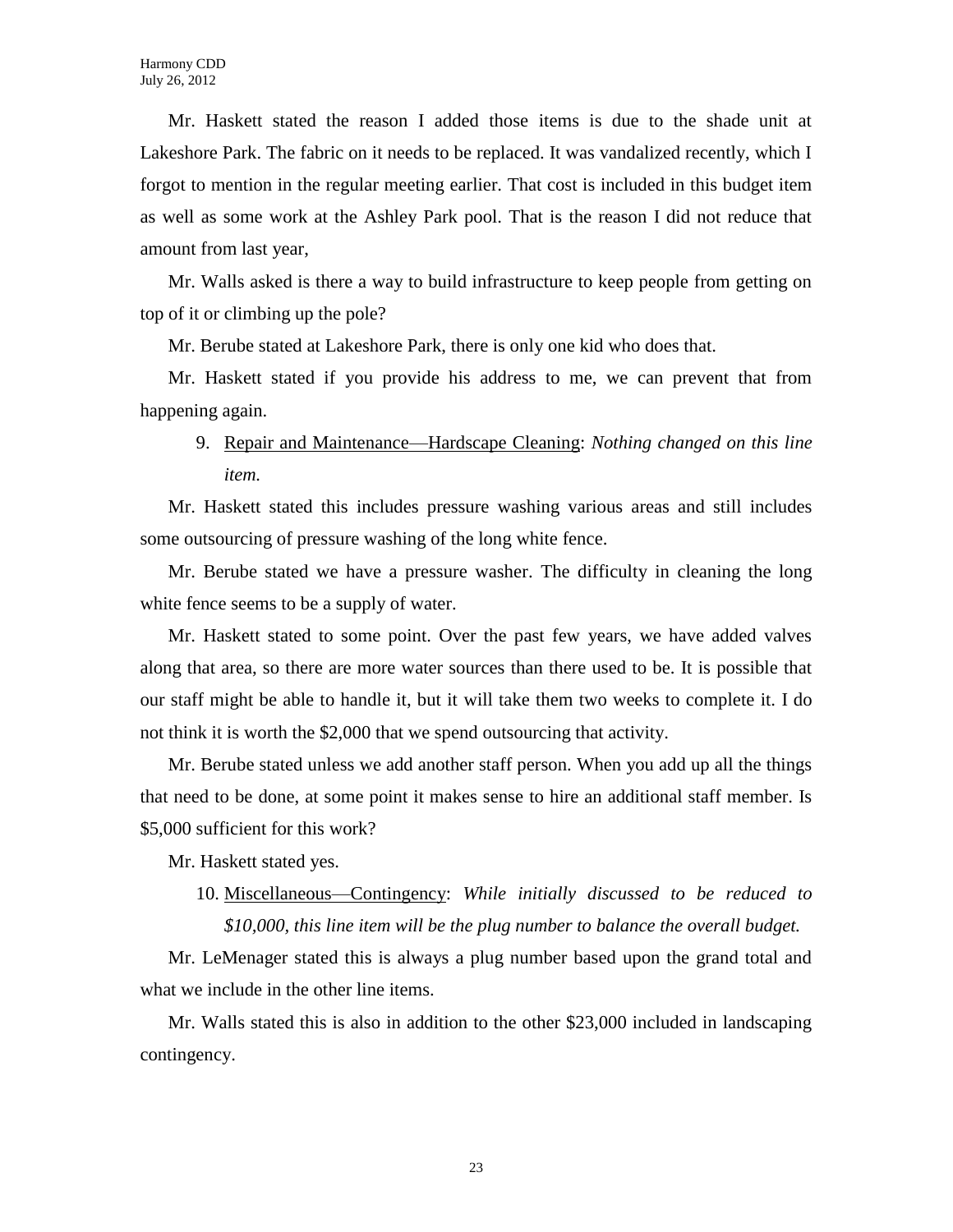Mr. Evans stated the line items that we review in great detail really help minimize the contingency. We try to foresee and address a lot of the things that could happen. I think we can reduce this significantly, down to \$10,000.

Mr. Walls stated that is more than we have spent over the last couple years.

11. Miscellaneous—Security Enhancements: *Nothing changed on this line item.*

Mr. Evans stated we discussed additional cameras from time to time. Are they included in this budget item?

Mr. Haskett stated I recommended we reduce it to \$2,500 since that is a comfortable number for next year.

Mr. Berube stated this is related to the Century Link telephone bills. We pay BrightHouse internet two monthly charges for, effectively, security enhancements. Where are those bills applied? How are they coded? Is that to this line item?

Mr. Haskett stated I think it is coded to communications.

Mr. Evans stated that makes sense to me since they are usually charged to telephone.

Mr. Berube stated it is just a matter of where the money is applied.

Mr. Evans stated as opposed to micromanaging or micro-breaking them out separately.

Mr. Berube stated we provided these security enhancements, and it would be nice to know what they cost.

Mr. Walls stated this appears to me to be a capital line item to purchase enhancements.

12. Capital Outlay—Other: *Nothing changed on this line item.*

Mr. Evans stated this item is budgeted at \$12,000.

Mr. Haskett stated the last capital outlay was for the shade structures at Lakeshore Park, which drove the actual number over the budget.

Mr. Evans stated these are "wish list" items, things that come up later when someone wants to plant more flowers or put in a swing or something else.

Mr. LeMenager stated we can look at reality. In 2010, we spent \$23,000. In 2011, we spent \$30,000. This year, we will spend \$30,000.

Mr. Berube stated according to the budget, in 2011, we only spent \$6,300.

Mr. Evans stated that is discretionary spending.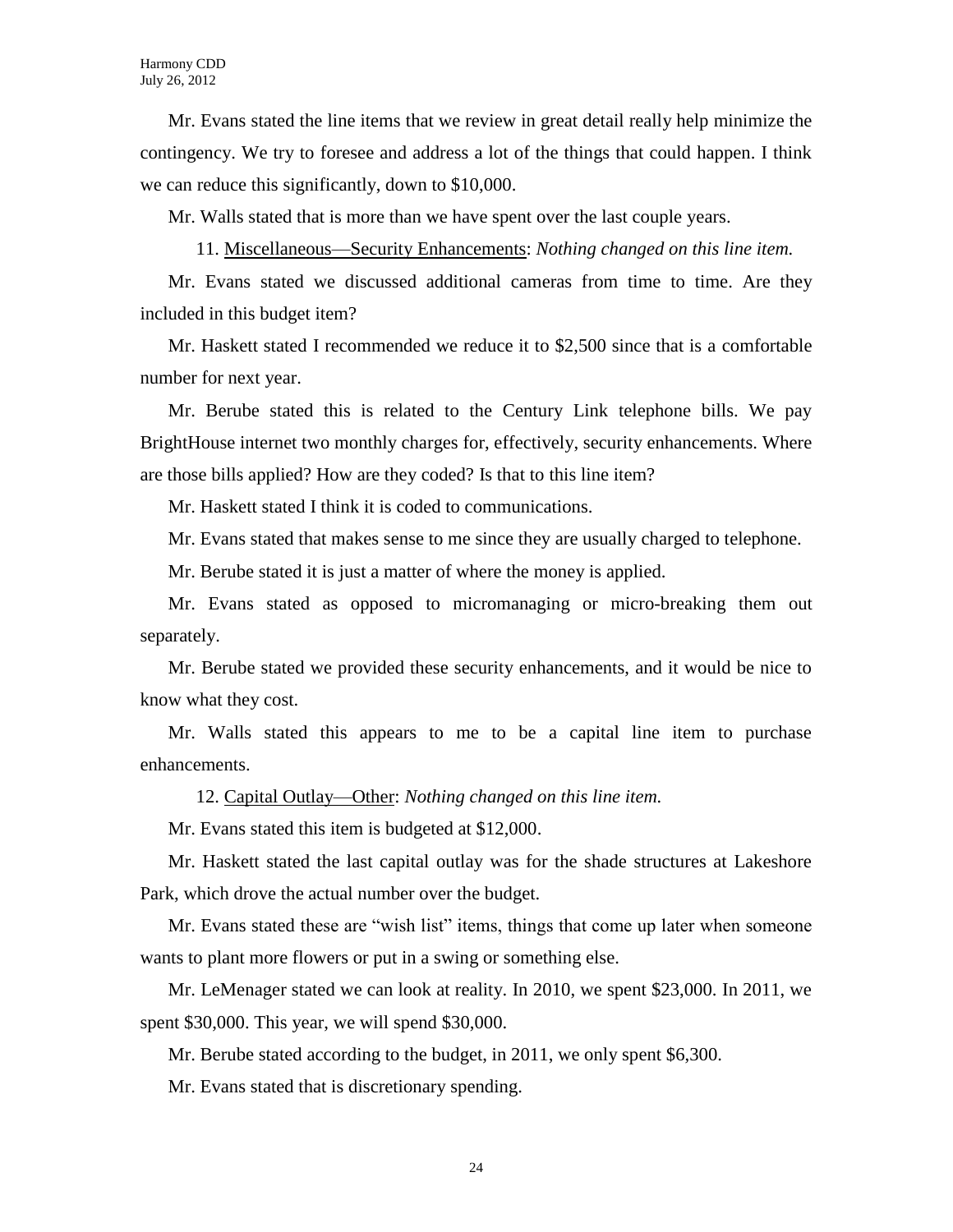Mr. Walls stated this category could also be used if one of the ATVs breaks down and we have to purchase a new one. All of ours are new, but that is an example.

Mr. Evans stated this would be for items such as the pool canopy that Mr. Berube mentioned earlier.

Mr. Berube stated I am fine leaving this at \$12,000. Perhaps it needs to be higher; I do not know.

Mr. Evans stated I think it needs to be lower. We have been raising more line items than we have been reducing.

Mr. Berube stated we just decreased contingency by \$11,000.

Mr. LeMenager asked has anyone been running a total so far?

Mr. Moyer stated yes. On administrative line items, we have an extra \$9,300. Under the various field items, we added \$26,600 and deleted \$27,260. We have about \$10,000 extra on these items.

Mr. Berube stated if we leave this item alone, we still have some extra money. We could actually increase this item by \$10,000.

Mr. Evans stated no, we cannot. I agree with Mr. Walls that we need to look at every line item.

Mr. Walls stated I am fine with \$12,000.

Mr. Evans stated I will concede to leave this at \$12,000.

13. Capital Outlay—Recreation Improvements: *Nothing changed on this line item.*

14. Capital Outlay—Vehicles: *Nothing changed on this line item.*

#### **F. Next Steps**

Mr. Evans stated Mr. Moyer will have this budget revised with our comments, and it will be submitted for consideration at the August meeting.

Mr. Moyer stated the public hearing has been scheduled for August 30.

Mr. Berube asked have we settled the question about operation and maintenance assessments?

Mr. LeMenager stated if this is what we are going to do, then I think what we are saying is this will result in a decrease in operation and maintenance assessments.

Mr. Evans stated it is a decrease of about \$10,000 based on the changes we just made.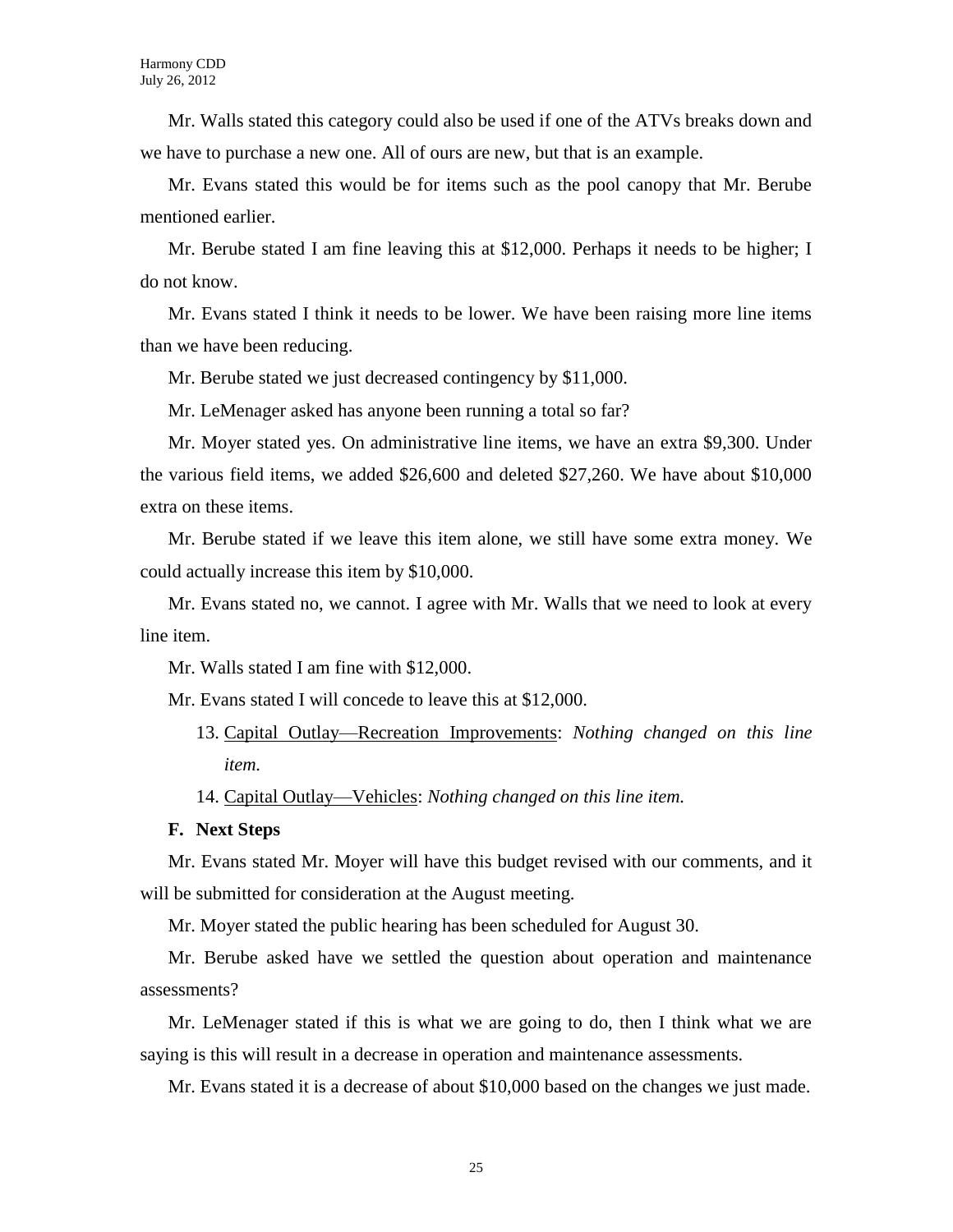Mr. Walls stated it is a decrease on the assessments for next year, but the budget itself is not necessarily being reduced.

Mr. Moyer stated right now, we will lower the assessments by \$10,000, so they will be lower than they were last year.

Mr. Walls asked you will lower the assessments based on the changes we just made?

Mr. Moyer stated yes, to balance the budget.

Mr. Walls stated my assumption was that the additional money would go into reserves.

Mr. Moyer stated we need to have that direction.

Mr. LeMenager stated we need to have a place to put it. Basically, we got to this point because the Board wanted to include a specific number for miscellaneous contingency, whereas in the past, that is the number Ms. Khan always backed into to get the overall total that we were after.

Mr. Moyer stated that is correct.

Mr. Evans stated I saw a 1.2% increase.

Mr. LeMenager stated that is the wrong one.

Mr. Moyer stated the numbers were correct, but the summary in the agenda package showed 1.2%.

Mr. Walls stated my intent was to leave the total exactly as you have it and take the difference and put it into a contingency reserve.

Mr. Evans asked you mean staying at the current assessment level?

Mr. LeMenager stated those are wrong. This is the correct one.

Mr. Walls stated whatever was proposed coming into today is the assessment level we are discussing. It is the same as for fiscal year 2012.

Mr. Moyer stated that is correct.

Mr. LeMenager stated but in the budget, we have to put it somewhere.

Mr. Walls stated I thought we could take the difference that we just discussed and put it into contingency.

Mr. LeMenager stated you back into it to determine the contingency. I would also like to point out that we are making no change to our reserves. Right now, they took \$50,000 out of one reserve and put \$50,000 in another one. We are going from \$235,000 in designated reserves to \$235,000 in designated reserves.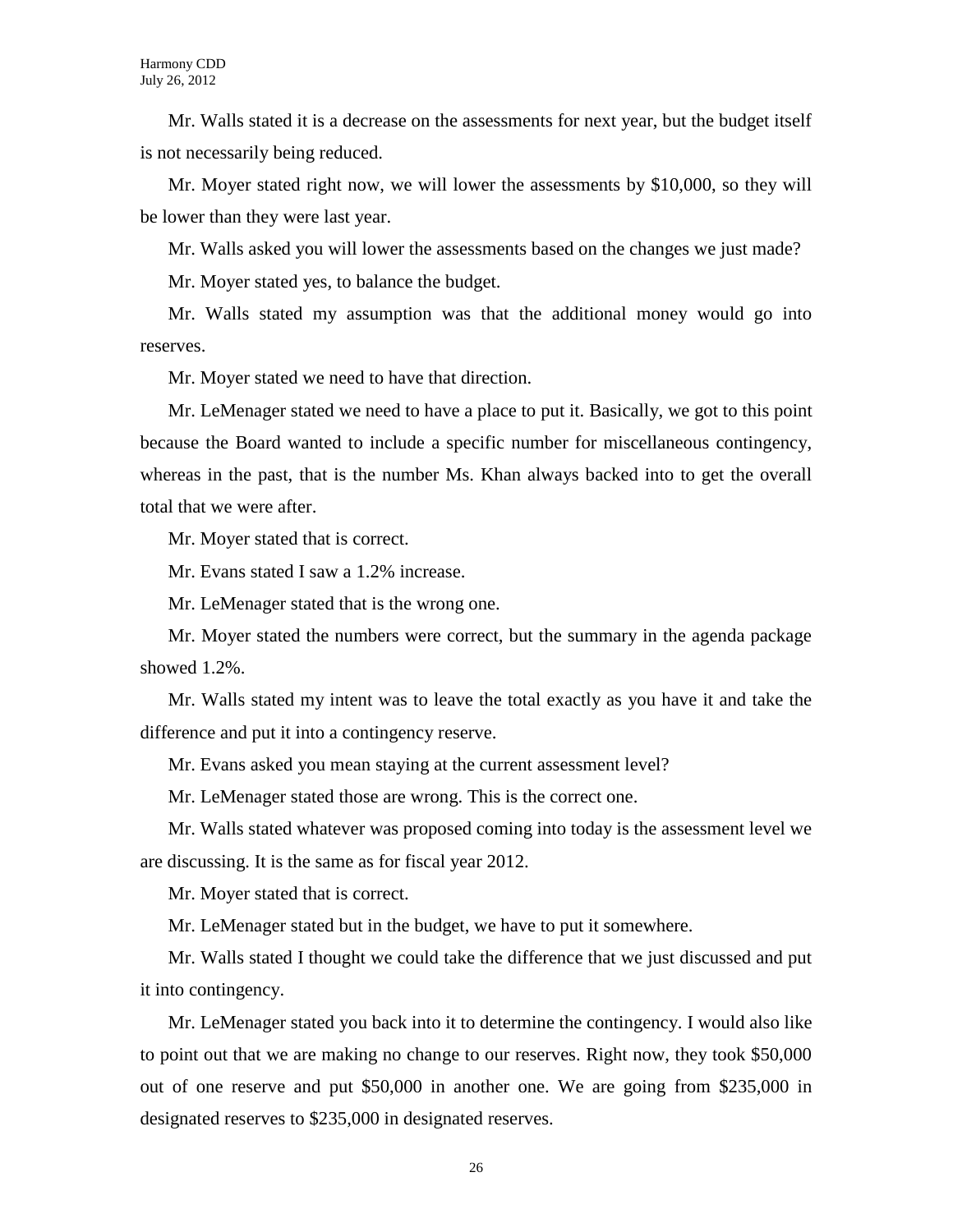Mr. Walls stated the unassigned fund balance will increase because we are carrying forward money from this year.

Mr. Moyer stated that is correct.

Mr. Berube stated every year, we fund our reserves at about \$50,000.

Mr. Evans stated we fund them out of our savings, based on the tight management of our expenditures. The excess is what we are carrying forward and putting into reserves.

Mr. LeMenager stated that is correct. What I am saying is, now we are looking at a lot less excess.

Mr. Walls stated we are projecting \$82,000 to carry forward from this year to next year, which is in addition.

Mr. Evans stated if we hold our budget at the same level, we reduced landscaping expenses and we added some things that we wanted to do. If we remain constant on the expenditures, it is reasonable to assume we will have \$70,000 to \$80,000 in carry forward surplus next year that you can allocate to reserves. It is my understanding that we will make the adjustments to these line items as we described. The intent is to hold to no increase in the overall operation and maintenance and debt service combined assessment.

Mr. Moyer stated that is correct.

Mr. Evans stated to get to that point, we will use this allocated budget. for Miscellaneous Contingency, we will back into that number to maintain a balanced budget.

Mr. Moyer stated it was about \$22,000 and you reduced it to \$10,000. Now it will be about \$21,000.

Mr. Walls stated at the end of the day, the overall assessment for fiscal year 2013 remains the same as it was for fiscal year 2012.

Mr. Moyer stated that is correct.

Ms. Kassel stated I need to leave for another appointment.

Mr. LeMenager stated you indicated you were not sure about the assessment level earlier. Are you happy with the discussion today and where the budget ended up?

Ms. Kassel stated yes.

#### **THIRD ORDER OF BUSINESS Resident Comments and Questions**

A Resident stated as I understand it, you are going to take a \$10,000 reduction in the budget and put it into a contingency reserve.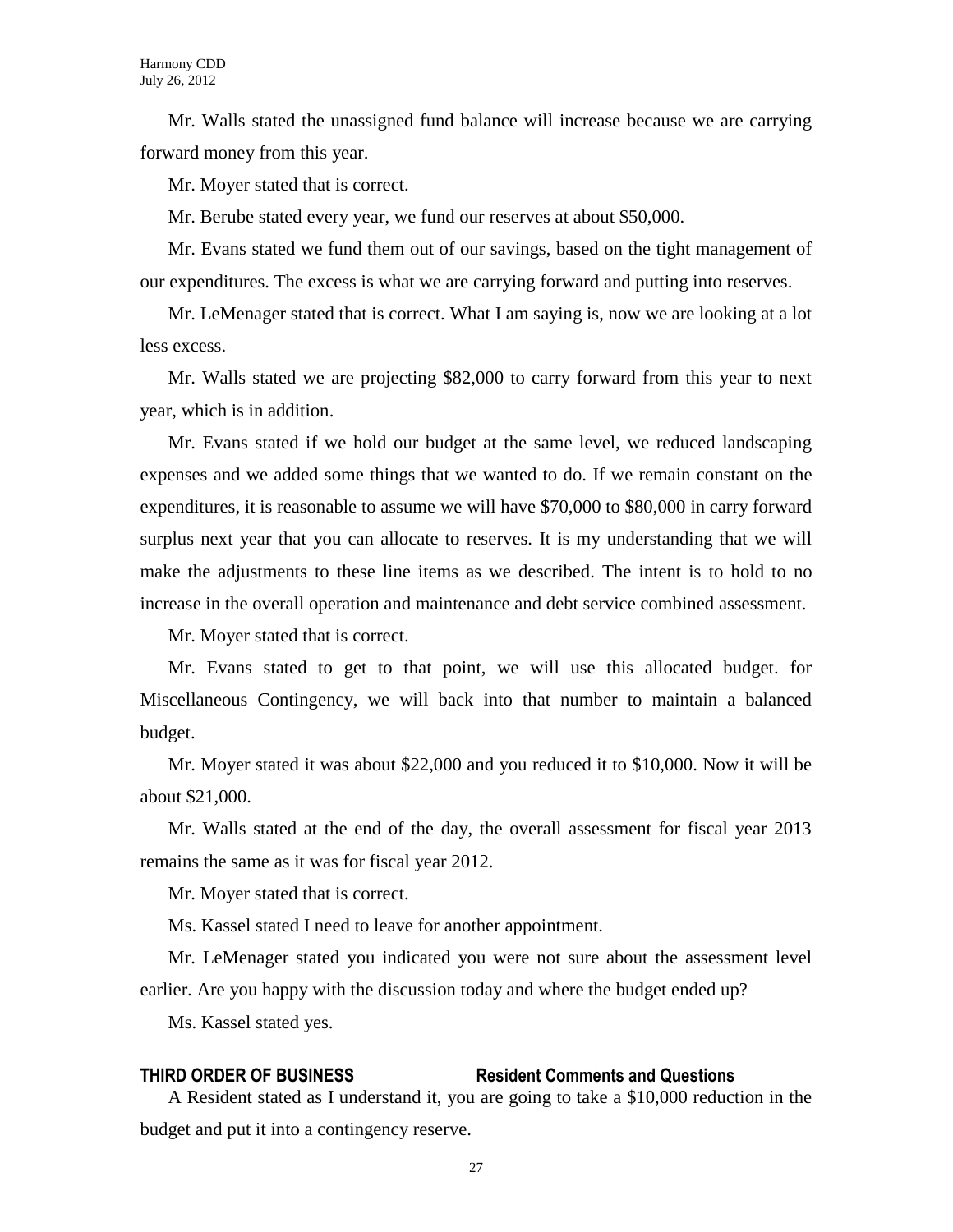Mr. Evans stated we reviewed every line item in detail, for the ones that we could define, knowing that there will always be some things that we cannot foresee. Our goal is to make sure we have an adequate account for the unknown without being too high or too low. After reviewing all the individual line items that we feel we can reasonably and accurately project, based on historical expenditures or fixed contract, we are so tight to the budget that we had last year and what worked. We were within \$20,000 on a budget of \$1.5 million.

The Resident asked so you are putting in a calculated surplus into contingency reserves?

Mr. LeMenager stated that is the way this District has done it from the beginning.

Mr. Evans stated we had about \$20,000 in that line item when we started this discussion. After our conclusion of the budget discussion, we discovered we are right back at almost the same level of \$20,000.

The Resident asked do you perform an analysis on the contingency reserves periodically to make sure they are on track with expenses?

Mr. Evans stated yes, we do that every month.

The Resident asked does someone else perform that analysis?

Mr. Moyer stated the engineer did that for us a year ago, to provide what we need for reserves. That is what we funded based on the engineering report.

The Resident asked you do that periodically?

Mr. Moyer stated yes.

The Resident asked are we on track with our reserves and expenses?

Mr. Moyer stated yes.

Mr. Evans stated this District is probably one of the most financially sound Districts in the State.

Mr. Berube stated this is related to the question I asked at the end of our budget review. Every year, we put in a minimum amount into the reserve to make sure we are on track. If there is more money at the end of the fiscal year, then we add more to that reserve. If a hurricane blows through here tomorrow, we are in pretty good shape.

The Resident stated you said you are responsible for the alleys. Does that include Ashley Park?

Mr. Haskett stated yes.